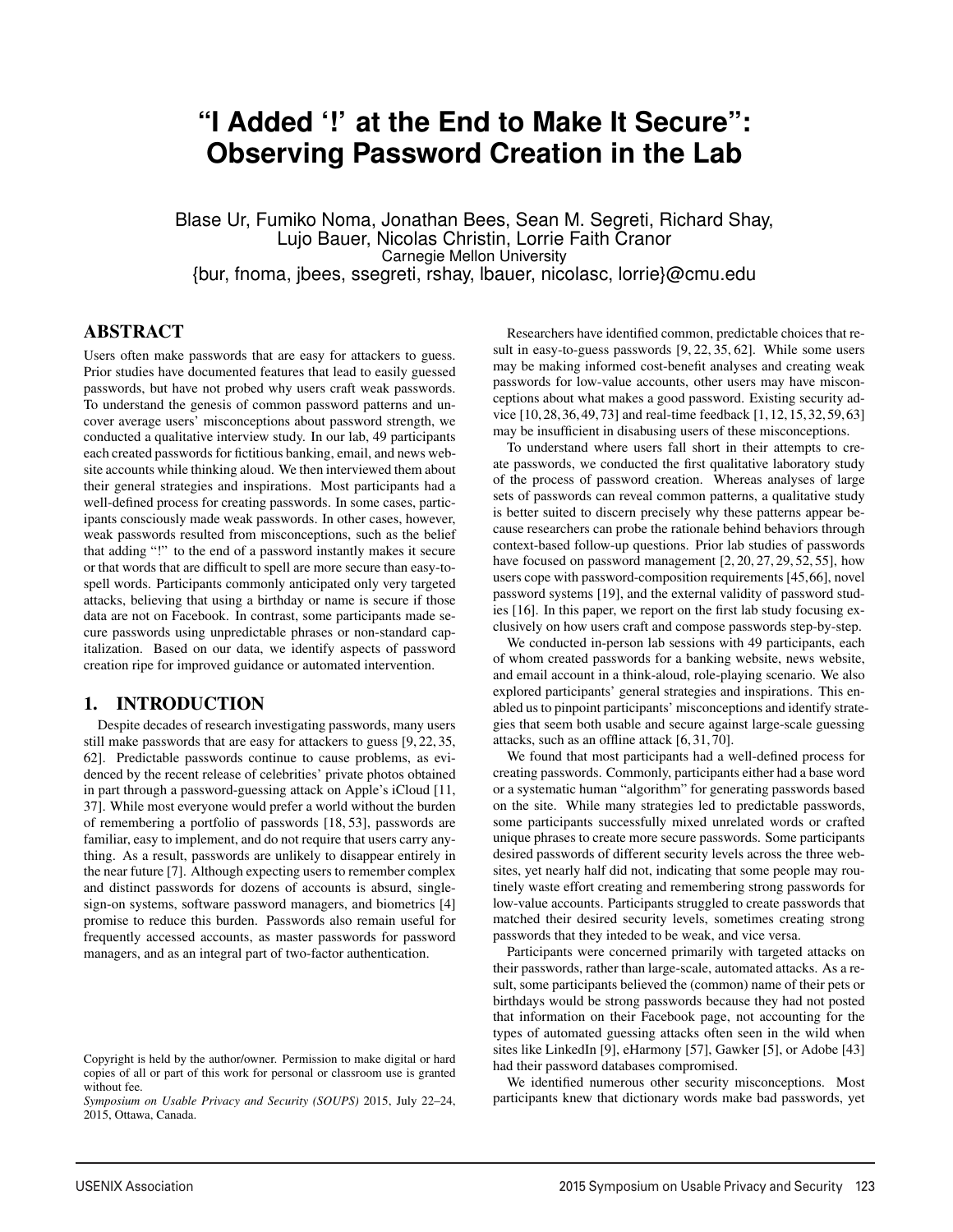others incorrectly expected common keyboard patterns (e.g., "qwerty" or "1qaz2wsx") to be a secure replacement. Some participants had learned that phrases make secure passwords, yet chose obvious phrases (e.g., "ilove*SiteName*"). Commonly, participants believed that adding a digit or symbol to the end of a password would make it secure, whereas such an action is very predictable. Other participants conflated difficulty for users with difficulty for attackers, such as thinking that words that are hard to spell are secure.

In contrast, some participants employed strategies that resulted in strong passwords. These strategies included combining unrelated words or developing unique phrases. Whereas many participants insecurely capitalized the first letter of their password in deference to the rules of grammar, others employed non-standard capitalization to make far stronger passwords. Whereas some participants ill-advisedly used the website name as a core part of their password, others used songs and concepts they associate with the site. These related concepts would be far less obvious to attackers.

Many misconceptions we identified might derive from misinterpretations of well-meaning security advice. For example, some participants seem to have misconstrued the idea that "a strong password should contain letters, digits, and symbols" as the false statement "*any* password that contains letters, digits, and symbols is secure." Similarly, the admonition to avoid dictionary words in passwords does not mention birthdays or keyboard patterns, which some participants incorrectly believed to be secure. Building on our results, we discuss aspects of abstract password guidance and data-driven tools that could help users create better passwords by avoiding the misconceptions we observed in this study.

We next discuss related work in Section 2. Then, we present our methodology in Section 3. We present our findings in Section 4, discuss their implications in Section 5, and conclude in Section 6.

### 2. RELATED WORK

Password-based authentication remains ubiquitous for online accounts [7]. Even if passwords are replaced with devices that do not rely on human memory [41, 53], the deployment of such systems and subsequent decline of passwords would be gradual. Even recent multi-step authentication systems, such as two-factor authentication systems from Google [26] and Microsoft [40], tend to retain passwords as one part of the approach.

The literature on passwords is vast; below, we briefly discuss the most relevant prior work. However, prior studies of password characteristics focus post-facto on passwords that have already been created, in contrast to our qualitative focus on passwords in the process of being created. Prior studies with a similar qualitative approach have generally examined complementary topics, such as password management and novel password systems.

### 2.1 Analyses of Password Characteristics

Many password databases have been leaked in recent years [5, 9, 43, 57]. Both the popular press and academics have mined these password corpora to identify common passwords characteristics. For example, popular media reported on the leaked set of RockYou passwords, noting the most common password was "123456" [62]. Researchers found that RockYou passwords commonly included digit sequences, names, and phrases about love [69].

Researchers have also focused on the semantic content of passwords [60, 64]. Historically, researchers have found that some of the most prevalent semantic themes in passwords include names and locations [39], as well as dates and years [65]. Researchers have also noted love, animals, and money as common semantic themes [64]. While two-word Amazon payphrases are not as predictable as general English text, common themes include music,

television, and sports [8]. Combining multiple words and substituting characters are also common strategies [30].

Other studies have entailed collecting passwords created under controlled conditions in online studies. For example, our group has used this technique to study password-composition policies [31,38, 51] and password-strength meters [59]. While controlled experiments can be used to collect some behavioral metrics, our qualitative methods allow us to collect far more explanatory data.

We also aim to understand password characteristics. However, qualitatively observing password creation as it happens, rather than after the fact, lets us not just learn *what* users do, but also *why*.

# 2.2 Laboratory Studies

Other laboratory studies have focused on complementary aspects of the password ecosystem. These aspects have included passwordmanagement practices [2, 20, 27, 29, 52, 55] and how users respond to password-creation requirements [45, 66].

Researchers have studied how users recall multiple passwords. Their participants learned six passwords each, including text passwords and graphical passwords. Participants were asked to authenticate two weeks later [13]. Researchers have also explored automatically increasing password strength. Participants created passwords in the lab, and the system added random characters, which participants could shuffle until arriving at a configuration they liked. The authors found that inserting two random characters increased security, yet adding more characters hurt usability [19].

More recently, researchers interviewed 27 participants about their strategies for password management and usage. Participants had an average of 27 accounts and five passwords. They often made tradeoffs between following password advice and expending too much effort [55]. While our methods resemble those of prior lab studies, we are the first to focus on how users create passwords.

# 3. METHODOLOGY

To uncover precisely how average users construct passwords, we conducted face-to-face interviews in our lab. Participants created passwords for three different types of accounts we hypothesized would elicit different security levels. Each participant created all three passwords under a single password-composition policy that we randomly assigned from three possibilities. Participants engaged in a think-aloud process while creating each password and answered follow-up questions about their processes, decisions, and general habits related to password creation. The study was approved by the Carnegie Mellon University IRB.

# 3.1 Recruitment and Logistics

We recruited participants for a study on passwords through ads on our local Craigslist and flyers at public places in and around Carnegie Mellon University's Pittsburgh campus. Each session was designed to last between 45 minutes and one hour. We compensated participants \$25 for the session. The study took place in a room in our laboratory with either one or two moderators. Participants used a laptop from our lab for the study. We audio-recorded the interviews and subsequently transcribed them.

# 3.2 Study Protocol

2

We began the study with demographics questions. We then asked participants to create passwords for three websites while thinking aloud. Next, we asked participants about their general passwordcreation approach and strategies. Finally, we had participants recall each of their three passwords. The text below provides more detail about each step, and the appendix contains the full interview script.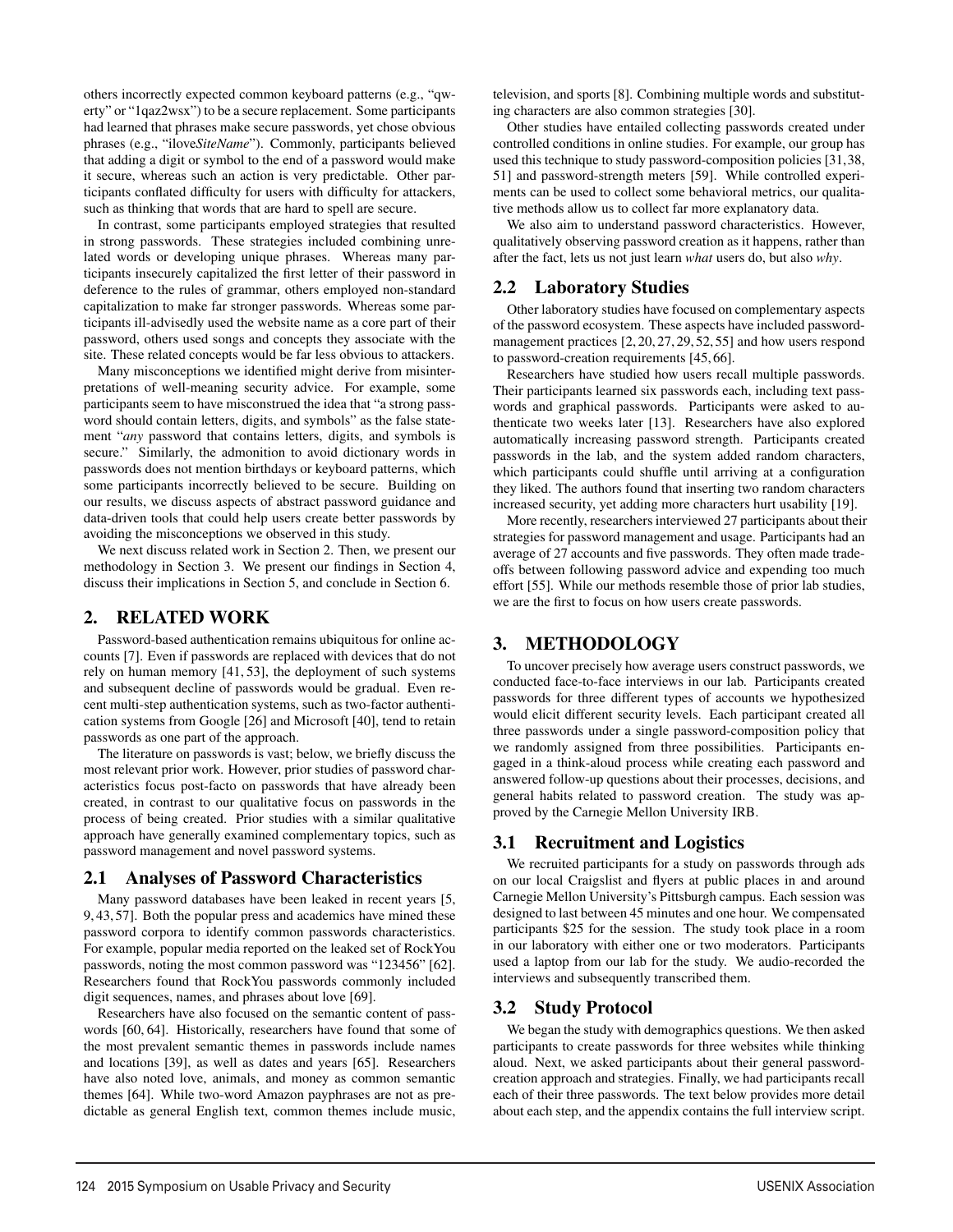

**First Trust National Bank** 

Please create a new password for your banking account.

# SwaqMail;<sup>®</sup>

Please create a new password for your email account.

### Figure 1: The design of the news (top), banking (middle), and email (bottom) sites for which participants made passwords.

Our demographic questions included age, gender, and occupation. We also asked about familiarity with different computer devices and Internet usage in order to understand the context in which participants created and recalled passwords. In order to introduce participants to the technique of thinking aloud, we next had them perform a warm-up activity in which they thought aloud while crafting a slogan for a bumper sticker.

We then asked participants to create passwords on three different websites, which we assumed would be of different value to participants. These were mock-up websites that we created for the purpose of this study. The three sites, presented in randomized order in the study, were a news website ("National Daily Times"), a banking website ("First Trust National Bank"), and an online email website ("SwagMail"). Figure 1 shows each site's visual design.

We hypothesized that participants would view the password for the news website as having minimal value, whereas the banking and email account passwords would be of higher value. That is, participants would find those accounts more important to protect. Because participants each created three passwords, we could examine the passwords' similarity. Previous research documented that users often reuse passwords verbatim or with minor, predictable modifications [14, 17, 20, 72].

We asked participants to role-play and "pretend that [they] are actually creating new passwords to sign up for new services" and act as if they will "need to use those passwords again to log in to the account [they] sign up for." Furthermore, so that we could understand precisely where in the process of password creation participants came up with different ideas, as well as in what order, we had participants think aloud when creating their password.

Each participant created passwords for all three accounts under a single password-composition policy assigned round-robin from the following three possibilities:

- 1class6: passwords must include at least 6 characters;
- 2class8: passwords must include at least 8 characters, among which are at least 2 of the following: a lowercase letter, an uppercase letter, a digit, a symbol;
- 3class12: passwords must include at least 12 characters, among which are at least 3 of the following: a lowercase letter, an uppercase letter, a digit, a symbol.

3

As participants met each requirement, a checkmark appeared next to the requirement, as shown in Figure 2. Participants needed Password requirements:

| • Include at least 12 characters $J$<br>• Include at least 3 of the following: J<br>o A lowercase English letter<br>o An uppercase English letter<br>o A digit<br>o A symbol (something that is not a digit or an English letter) |  |  |  |  |
|-----------------------------------------------------------------------------------------------------------------------------------------------------------------------------------------------------------------------------------|--|--|--|--|
| Choose a password:                                                                                                                                                                                                                |  |  |  |  |
| Re-enter your password:                                                                                                                                                                                                           |  |  |  |  |
| Please do not click continue<br>until the moderator asks<br>vou to do so.<br>Continue                                                                                                                                             |  |  |  |  |

### Figure 2: As participants created a password, checkmarks indicated which requirements they had completed. The password appeared as asterisks.

to re-enter their password correctly before proceeding. We chose the 1class6 and 2class8 policies to represent minimal and typical password-composition policies, respectively. We chose 3class12 as a policy that has relatively complex requirements, yet prior research studies have found to be reasonably usable [51]. We expect policies that require longer passwords to see increasing adoption in the real world given the vulnerability of passwords containing eight or fewer characters [24, 54]. We chose to have participants create all three passwords under a single composition policy because we were more interested in how a single participant's behavior differed across sites of potentially different value, as opposed to how a participant's behavior changed across password-composition policies.

We then asked participants about their general strategies for creating passwords and whether the strategies they employed in the study resembled their usual behavior. We excluded from further analysis behaviors they said were atypical. We also asked whether and how they make modifications if they reuse a password, and whether an account of theirs had ever been compromised.

The final part of our study tested password recall. First, to distract participants so that they would think about something other than their passwords for a few minutes, we asked participants to count backward from 100 in increments of seven. Then, we asked participants to log on using each of their three study passwords. We gave each participant up to five attempts to do so, simulating the rate-limiting that many websites use to prevent online attacks.

# 3.3 Analysis of Password Security

To inform our qualitative analyses of password-creation behaviors, we needed an objective metric of password security. We therefore measured each password's guessability, or how quickly an attacker would guess that password in a large-scale guessing attack [6, 31, 70], using the software tool Hashcat [54]. This tool is widely used by attackers [22, 23, 24, 34, 44] and, relative to other guessing approaches, is generally successful at guessing a large fraction of target password sets in the configuration we used [61]. We made 100 trillion  $(10^{14})$  guesses against participants' passwords, which represents about 6 hours of guessing on a single modern GPU (AMD R9 290x) for passwords stored unsalted using the NTLM hash function, 3 weeks for passwords stored using SHA256, and 904 years for passwords stored using SHA512crypt.

Hashcat takes as input a word list and a set of mangling rules, or transformations (e.g., "add a 1 at the end" or "change every A to @") to apply to word list entries. It is impossible to model every attacker or to study all word lists. We thus chose settings and training data that prior work found to represent a reasonable step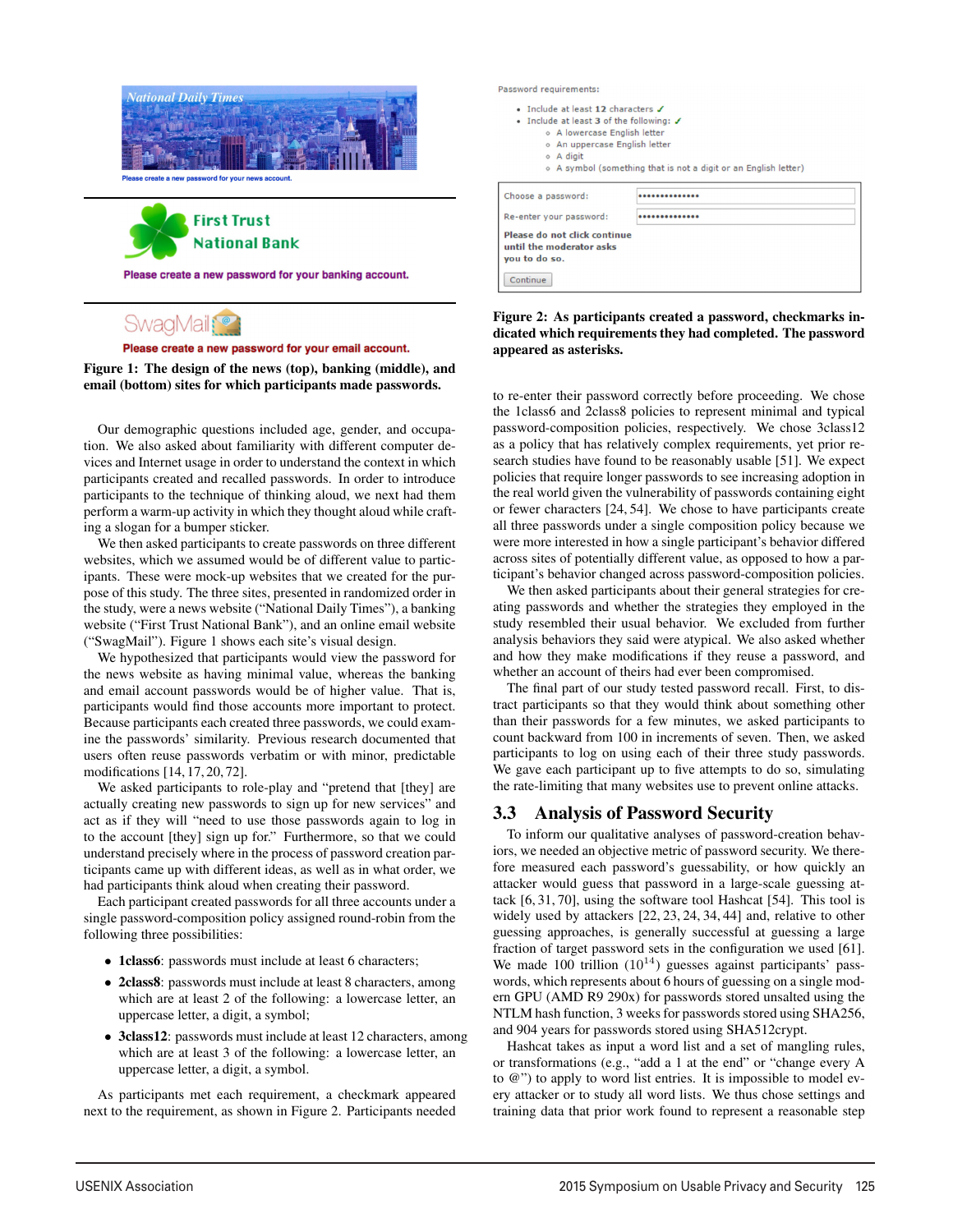beyond Hashcat's default configuration [61]. Our word list comprised large sets of leaked passwords and natural-language dictionaries. The passwords were taken from breaches of MySpace [48], RockYou [62], and Yahoo! [21]. We used dictionaries found effective in past studies [31, 70]: all single words in the Google Web corpus [25]; the UNIX dictionary; and a 250,000 word inflection dictionary [50]. The combined set of passwords and dictionaries contained 19.4 million unique entries, ordered by descending frequency. The mangling rules comprised the "generated2" set included with oclHashcat and a Hashcat translation of rules originally released by Trustwave SpiderLabs [58] for the tool John the Ripper.

Although this approach simulates a large-scale guessing attack, it does not simulate an attacker who knows personal details of the user. Therefore, members of our research team manually examined the study passwords alongside participants' think-aloud transcriptions. If the password was derived primarily from a date significant to the participant or the name of a participant's family member or pet, we marked the password as vulnerable to a targeted attack. Similarly, if the password was mostly derived from the name of the website on which the participant was making a password, we marked it as vulnerable to an attack targeted to that site. Automated cracking methods do not natively support these sorts of highly targeted attacks, necessitating this limited manual analysis.

### 3.4 Qualitative Analysis

Because our objective was to gain a nuanced perspective on how users craft passwords, we relied heavily on qualitative methods. Rather than approach the study with well-defined hypotheses or very targeted research questions, we instead chose to let participants' strategies and misconceptions emerge from the data.

To that end, one member of the research team first tagged each self-contained thought, representing a distinct password-creation strategy or behavior, mentioned by any participant either during the think-aloud portion of password creation or in response to an interview question. For example, one of the tagged thoughts was, "swap the g for a \$ because gold is something related to money." We identified 546 thoughts across our 49 participants.

The members of the research team then collaboratively analyzed these thoughts in a process derived from affinity diagramming [3]. The members of the research team began with each of the 546 thoughts, as well as the corresponding password, printed out on an individual piece of paper. We then iteratively grouped these thoughts into distinct clusters, continuously refining, collapsing, and separating clusters. These clusters represented thoughts the team felt related closely to each other. At the end of our full-group session, we had grouped these 546 thoughts into 18 initial clusters, with themes such as using the website itself as inspiration for a password or adding random characters to a password.

While these clusters represented closely related behaviors, they conflated secure and insecure actions. To separate successful strategies from security misconceptions, two members of the research team went back through all quotes in each cluster and discussed whether that particular behavior would be beneficial for security, negatively impact security, or whether the security impact was uncertain. As a result, we split some clusters to distinguish between secure variants of a strategy and those that were likely predictable by attackers, transforming the initial 18 clusters into 25 clusters.

Finally, within each of the 25 clusters, we performed an additional round of affinity diagramming to further disambiguate distinct behaviors from each other. For instance, within the broad category of "use words inspired by the website," we created distinct sub-clusters of "passwords derived from the website name," "words a participant associates with the site," "phrases a participant associates with the site," "songs the participant associates with the site," "people the participant associates with the site," "emotions the participant associates with the site," and "descriptions of the website's visual design/logos." This process resulted in 122 distinct behaviors that we report within the context of the 25 broad themes.

In addition to our formative analysis of strategies for creating passwords, we had more targeted research questions related to how participants approach creating and managing passwords. We based these questions on a combination of prior work and our own expectations and experiences. These targeted questions covered the security levels participants desired for different websites, the reuse of whole passwords or elements thereof [14,72], the order in which participants would think of different chunks of their password [60], and how participants manage passwords [18, 55]. We tagged each instance of a participant discussing or exhibiting behaviors related to these areas. Using the same group process we used to analyze creation strategies, we again clustered these behaviors.

Throughout the paper, we focus on reporting the theme captured by each cluster of behaviors and providing relevant quotes where illustrative. In a few cases, we report the frequency of different behaviors to provide a better sense of our data; these frequencies are not intended to suggest that any quantitative analyses of our data are appropriate. To protect participants, some of whom might have used their real passwords in the study, we adopt Fahl et al.'s suggestion and report in this paper sanitized passwords that replace potentially personalized information with analogous content [16].

### 3.5 Limitations

Our study suffers from limitations typical of small-scale, qualitative studies. We used a small sample that is not representative of any larger population. For instance, more participants than average have technical backgrounds. Despite these limitations, qualitative studies offer rich insight into not just *what* users do, but *why*. Password characteristics have been very widely studied post-facto, yet the moment-to-moment decisions of password creation had not previously been studied in such depth.

A lab study can only capture a sliver of the many ways in which people use passwords, limiting ecological validity. For example, we had participants create three passwords in succession, whereas password creation for different sites is often spread out over time. Furthermore, we test password recall during the same lab session it was created, albeit following a distraction task. In contrast, users need to recall passwords very frequently for some accounts, yet infrequently for others. Similarly, some users log into accounts using different devices or using password managers, which we do not test. However, only two of the 49 participants reported that they normally use password managers.

Our participants made passwords for a study, not a real account. As a result, they had little incentive to make the passwords hard to guess or easy to remember. To gauge the generalizability of different types of password studies, Fahl et al. compared students' actual university single-sign-on passwords with passwords the same students created for an online or lab study [16]. They found passwords from lab studies to be acceptable proxies for real passwords.

### 4. RESULTS

4

Our participants generally wished to create strong passwords, at least for some accounts; they just did not always know how to do so. Even worse, they sometimes wrongly believed their choices were contributing to a strong password even when these choices were actually making the password more predictable. In this section, we discuss the passwords participants actually made, alongside their considerations and micro-decisions along the way.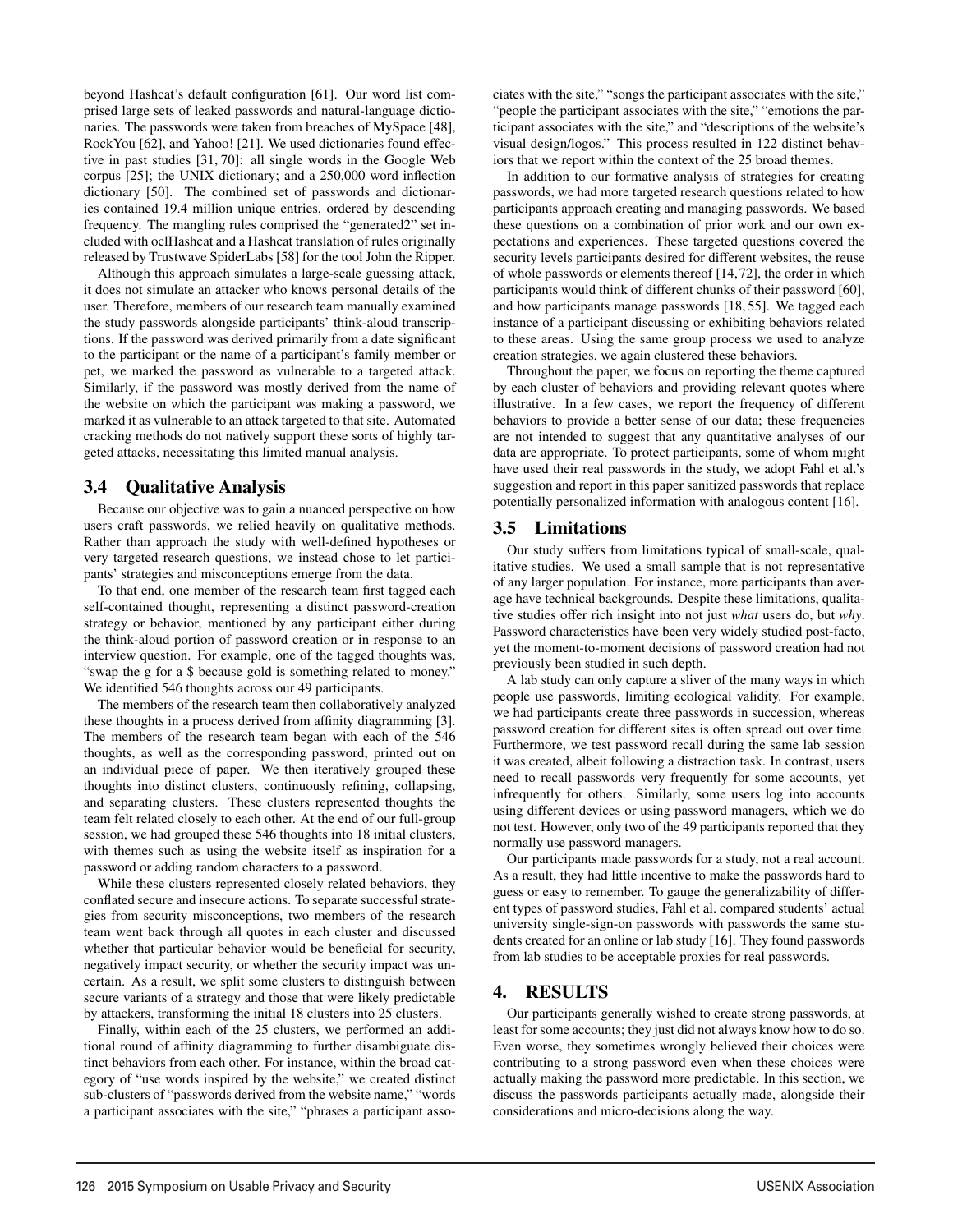Table 1: The average length and number of character classes in unique passwords participants created.

| <b>Policy</b>        | #  | Length (characters) |           |     |      | # Classes |    |
|----------------------|----|---------------------|-----------|-----|------|-----------|----|
|                      |    | Median              | Mean      |     |      |           |    |
| 1class6              | 37 | 10                  | 10.1      | 3.5 | 6 12 |           |    |
| 2class <sub>8</sub>  | 47 | Q                   | <b>99</b> | 2.2 |      |           | 31 |
| 3class <sub>12</sub> | 47 | 13                  | 14.4      | 3.5 |      |           | 30 |

We begin by describing our 49 participants in Section 4.1. We then briefly summarize the characteristics and guessability of the passwords they created in Section 4.2. Even though many participants made passwords that exceeded the minimum requirements of their assigned password-composition policy, roughly half of the passwords were vulnerable to an automated guesing attack or to a targeted attack. Next, in Section 4.3, we describe participants' desired security level for each of the three sites for which they were creating passwords. Unfortunately, the value participants assigned to accounts diverges from what a security researcher might expect.

The main contributions of this paper rest in the qualitative analyses we detail in the subsequent sections. In Section 4.4, we explore participants' security considerations, as well as their abstract, broad approaches for generating a password. We found that participants try to create passwords to match their perceived value of different accounts. We also found that some participants reused passwords or base elements verbatim across sites. We highlight general approaches and human algorithms participants used to craft a password. Some approaches, such as generating a unique phrase, appear secure and also memorable to participants. Sadly, other participants unwittingly employed very predictable approaches.

Despite their desire to create secure passwords, many participants struggled to distinguish approaches that increase password security from those that make a password easier to guess. In Section 4.5, we delve into participants' low-level strategies and microdecisions. Subtle differences often separated choices that increased security from those that made passwords predictable. For example, basing a password on a song or visual image the participant associates with the website for which he or she is creating a password is far better than using a password like "ilove*SiteName*!" Many of participants' misconceptions can be viewed as twisted interpretations of advice about how to create a strong password.

# 4.1 Participants

We interviewed 49 participants, 21 male and 28 female. Their ages ranged from 19 to 63. Young participants were overrepresented relative to the general population as the mean age was 31 and the median 24. Of the 49 participants, 24 were students, 13 of whom studied a technical discipline like engineering. Of the nonstudent participants, 16 were employed in a variety of occupations, while the other 9 were currently unemployed or retired. All participants used text passwords regularly and were frequent Internet users. To preserve anonymity, we refer to each participant as PN.

### 4.2 Password Characteristics and Security

The 49 participants each created 3 passwords, resulting in a data set of 147 passwords, of which 131 were unique. No participant created the same password as any other participant, but 13 participants reused a password verbatim across two or three of the three accounts. When we report password characteristics and guessability in this subsection, we report on unique passwords, counting a password that a participant reused multiple times only once.

Table 2: The number of passwords created under each policy that were vulnerable to a *general* attack of  $10^{14}$  guesses using Hashcat, as well as the number manually identified as vulnerable to a *site-specific* attack using the website name, or a *userspecific* attack. We also present the number that appear *secure* against all three attacks.

|                     |    | Vulnerable to attacks |                   |                   |        |
|---------------------|----|-----------------------|-------------------|-------------------|--------|
| Policy              | #  | General               | Site-<br>specific | User-<br>specific | Secure |
| 1class6             | 37 | 21                    |                   |                   | 16     |
| 2class <sub>8</sub> | 47 | 19                    |                   |                   | 23     |
| 3class12            |    | 10                    |                   |                   | 26     |

The quantitative metrics we report in this subsection are not intended to suggest generalizability, which would be inappropriate for a small-scale, qualitative study. Instead, we present these numbers to give a broad sense of the passwords our participants created.

Participants often significantly exceeded the requirements specified by their assigned password-composition policy, as shown in Table 1. For example, the median length of a 1class6 password was 10 characters, rather than 6, and 84% of 1class6 passwords included multiple character classes despite the lack of any characterclass requirement. Although 2class8 passwords were only required to contain characters from two distinct character classes, 66% of these passwords contained all four character classes.

Across password-composition policies, 38% of the passwords participants created were guessed within  $10^{14}$  guesses in the automated guessing attack using Hashcat. Table 2 gives an overview of how many passwords created under each composition policy were vulnerable to attack. Sanitized examples of passwords vulnerable to this automated guessing are *Tyrone1975* (1class6), *Gandalf\*8* (2class8), and *Triptrip1963* (3class12). In contrast, sanitized examples of passwords that were not guessed include *5cupsoftoys* (1class6), *AfNaHiLoco* (2class8), and *7301Poplarblvd\$* (3class12). Using lists of common passwords, six passwords were trivially cracked, including three 1class6 passwords (*gabriel*, *password*, and *qwerty*), two 2class8 passwords (*1Qazxsw2* and *Password1!*), and one 3class12 password (*Newspaper123*). None of the other passwords were among the most commonly used passwords [9, 35].

Our automated, large-scale Hashcat attack did not specifically focus on site-specific information, such as the name of the site on which an account was being created. We manually evaluated vulnerability to site-specific attacks, considering a password to be vulnerable if the name (e.g., "First Trust Bank" or "1sttrust") or function of the site (e.g., "email" or "breakingnews") was the majority of the password. We marked ten additional passwords (e.g., *1234SwagMail@* and *nationaldailytimesP@ss2*) as vulnerable.

In addition to general attacks, passwords can also be guessed in attacks targeted to a user's personal information. We manually examined passwords not guessed by Hashcat alongside participants' explanations to determine whether a password would be vulnerable to a user-specific attack. We marked passwords vulnerable if the name of the participant, immediate family member, or pet, or a date or geographic location of well-known significance to the participant, formed the majority of the password. We marked six additional passwords (e.g., structured *Firstname.Lastname715* and *hOMETOWN!123*) as vulnerable.

# 4.3 Security Level of Each Site

5

On the assumption that some or all of the participants would create fundamentally different types of passwords based on their de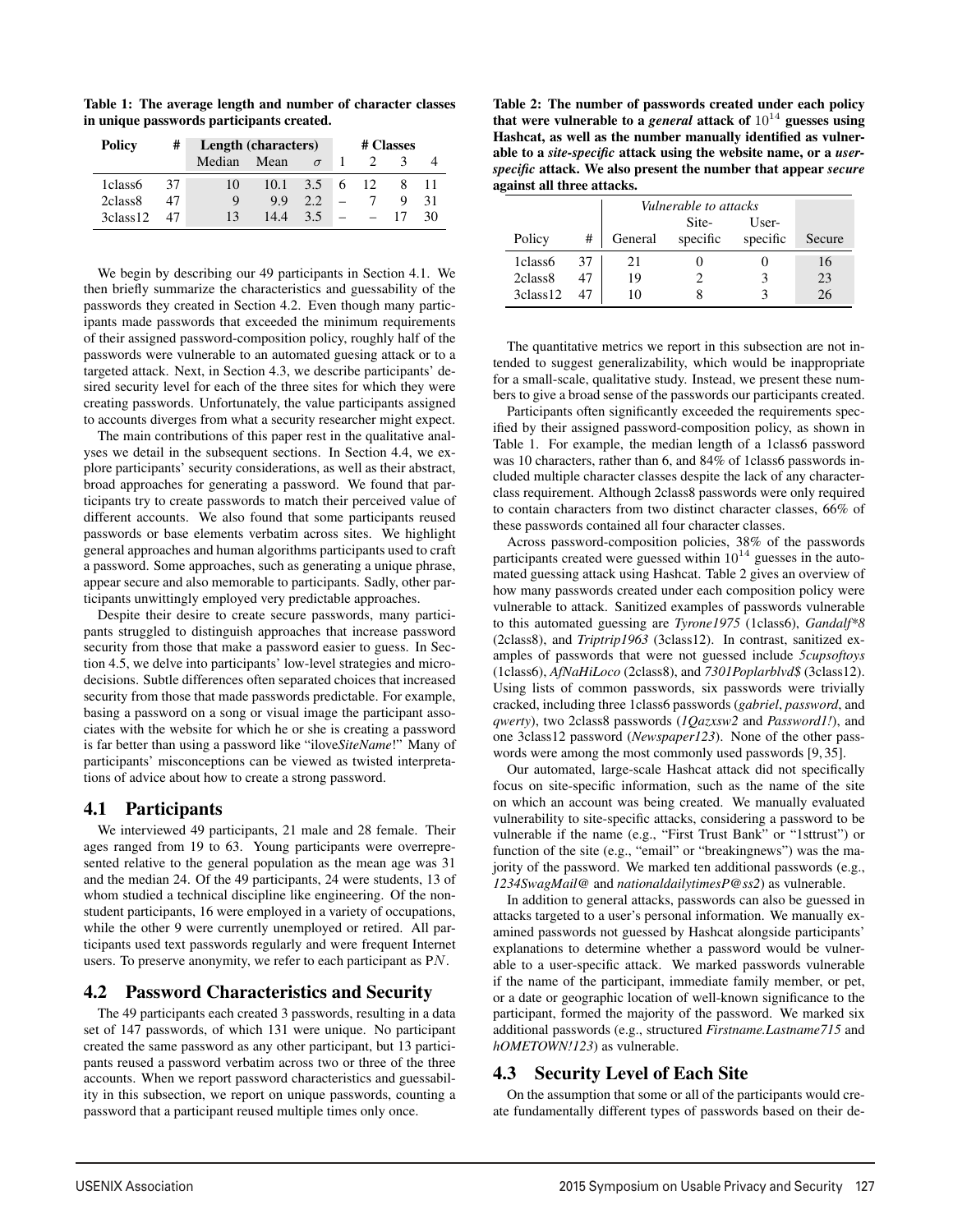sired security for an account, we had participants create passwords for three types of accounts we expected would be of different value: a news site, a banking site, and an email account. We hypothesized that most participants would consider the account on the news site effectively worthless, yet attribute more value to the other accounts.

In stark contrast to our hypothesis, 21 of the 49 participants (43%) considered all three accounts to be of about equal value. Although access to a user's email account can often be used to reset the passwords to his or her other accounts, many participants shared P21's opinion that an "email [account] is not important."

Many of these participants felt the password for the banking account was similarly not much more important than the password for a news site. Although consumer financial protections in the United States would minimize or completely mitigate financial harms of an online banking account compromise, and while additional security features (e.g., security questions) might also help to secure a banking account, few participants explicitly mentioned these factors. P22 was one of the few who did, saying, "Email usually gets the highest security because even if they break into the bank account, the bank often requires you to send something like a special code they sent to your email." Other participants noted that they did not have much money in their bank account and thus did not care about that account. For instance, P48 noted, "As a college student, I don't have a lot of money to worry about." This is despite the fact that identity theft can be ruinous to one's future creditworthiness.

Some of these participants who viewed accounts to be of equal value reused the same passwords verbatim across these sites. Other participants used an identical password-generation technique across these three accounts. P34 was an example of the latter approach, saying he did not "want the same password as with email" for his banking password or the news site. As a result, he cycled through the names of his three brothers, appending "24!" to each to arrive at *Joey24!*, *Johnny24!*, and *Jimmy24!* as his passwords.

Seven participants (14%) felt that their news account was lowvalue and that their email and banking accounts were of equal (high) value. In some cases, participants reused passwords across accounts they considered to be of the same security level. P44 explained, "I use the same password [as banking] with email because I don't want to remember many passwords." P32 similarly said, "One thing I do a lot is use the same password that are for things about the same security purposes." While such a strategy might be prudent for low-value accounts [18, 42], it may open important accounts to attack. These seven participants felt the news account was worthless. P28, who considered the news site a "junk website," said her approach for "junk websites will be something that's just easy to remember. If it happens to get stolen it won't make that much of a difference."

Another 11 participants (22%) considered the news account and email account low-value, yet felt the banking account was important. As P30 explained, "[Email] is not important to me." Similarly, P41 said, "I don't care about the security of [the news] account," and also said she is "not too concerned about email getting hacked."

The remaining 10 participants (20%) considered all three accounts to be of different value. All thought the news site was lowest value. Eight of the 10 participants considered their banking account more valuable than their email account, while the other two felt their email account was more valuable. P3 said he used "an easier password" for the news account because it "does not have financial" implications, but wanted email "to be a little bit secure."

Many of these participants felt strong pressure to create a secure password. For example, P23 wanted her banking password "to be very secure because if there's any security risk then I would be losing a great deal of money." Similarly, P18 explained, "[Creating a banking password] stresses me out, banking more than even [health] lab results, because I think it's a combination of the fear of identity theft, and draining an account, and relaxing too much, and constantly watching it. I know I want a really strong password. Thinking through how I want to create that is tough."

Sadly, many participants struggled to craft passwords whose actual guessability matched their desired security level. For example, P6 was one of the ten participants who assigned different values to all three accounts. Unfortunately, the only one of her three passwords that was not guessed was her password for the news account, which she intended to be the *least* secure password. Her password for the news account combined dictionary words from two languages with unpredictable capitalization, yet she expected the password to be predictable because it contained dictionary words. In an attempt to craft more secure passwords for the other two accounts, she used permutations of her name and her birthday. Both of these passwords that were intended to be secure were guessed.

Overall, 57% of participants did differentiate across accounts regarding the desired security of their password. Unfortunately, as we detail in the subsequent sections, many of the behaviors these participants thought improved security dramatically had at most a modest impact. The remaining 43% of participants did not differentiate across accounts, potentially resulting in them inefficiently expending their finite memory for passwords [18] on passwords for low-value accounts and thus limiting their ability to remember strong passwords when password strength actually matters.

### 4.4 General Approach to Password Creation

Of the 49 participants, 43 (88%) said they had a well-defined process for creating passwords that they put into action during the study. In this section, we delve into the approaches we observed.

While password reuse has been studied previously [14, 55], understanding how our participants reused passwords provides essential context. First, we discuss the 13 participants whose general strategy centered on verbatim reuse of a single password. We then discuss the 10 participants who had a base keyword that they reused across sites, making small modifications per password. We also outline other participants' general algorithms for crafting a password, including the order in which they chose different elements to combine into a password. Finally, we briefly mention how password-management strategies [55], impacted participants' expectations and approaches.

### *4.4.1 Password Reuse*

6

Password reuse is a major threat to password security because the compromise of one account can lead to the subsequent compromise of other accounts for which the user has chosen the same username and password [14]. We found that even when participants expressed a desire to behave securely, they still reused passwords. Only three participants said that, in the abstract, they would never reuse passwords. The other 46 participants said they generally reused passwords. While reusing the same throwaway password for low-value accounts can be an efficient coping strategy, reuse across high-value accounts is risky [18, 42].

In our study, three participants (6%) created a single password and reused it across all three sites because they worried about their ability to remember multiple distinct passwords. Notably, P26, one of the three participants to reuse a single password for all three accounts, had said, "For online banking and things, I try to make my passwords a little more secure," yet reused a password consisting of an obvious keyboard pattern ("1Qazxsw2") for all three sites.

Ten other participants (20%) created only two distinct passwords across the three accounts. Three of these participants had the same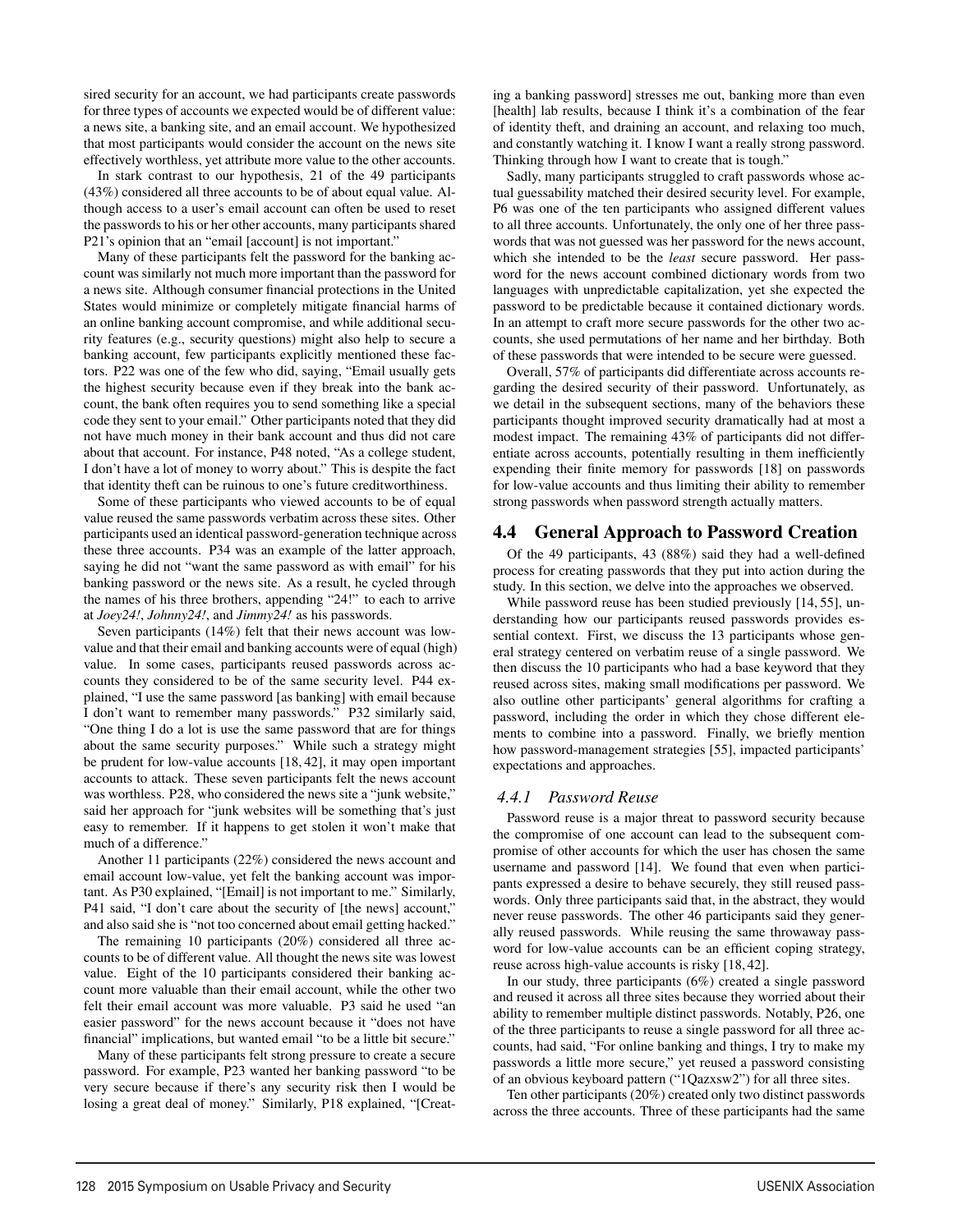password for the email account and banking site, six participants shared a password for the news site and email account, and one participant used the same password for the news site and banking site. These participants usually failed to see this behavior as potentially problematic. For instance, P2 said he saw "no security downside" in using the same password for the news and email accounts.

Some participants knew in the abstract that password reuse is a poor idea, yet did so anyway. Often, participants found remembering distinct passwords to be too difficult. For example, P6 said it is "very difficult to remember all different passwords." Therefore, she has five distinct passwords that she reuses. P19 reused passwords for accounts she does not think are "that important" and "anything that does not have anything to do with my credit card."

Other participants noted that they had never experienced problems due to password reuse. P1 explained, "I know [password reuse] is a terrible idea, but it does not keep me awake at night....I have never seen any negative consequences." Similarly, P9 said she "usually uses the same password for many things," but is not concerned "because [she has] been using the same password for a long time" and had yet to experience a problem. P45 felt he "should be" worried about consequences of password reuse, yet does not worry.

A number of participants said they did not feel password reuse was a problem because the password they reuse is strong. P2 said he reuses passwords "all the time...if the password is a good one." P35 said similarly, "My [reused] password is not easily guessed," while P49 explained, "No one can guess my [reused] password." Unfortunately, if any site on which that password is reused is compromised and the system administrators do not follow industry best practices (i.e., passwords are salted and hashed using a slow hash funtion like bcrypt [46]), these participants may have multiple accounts compromised if the attacker guesses the password in an offline attack. Notably, during the study, two of these three quoted participants made passwords that they believed were strong, yet were guessed in the general attack using Hashcat.

### *4.4.2 Element Reuse*

Although they did not reuse passwords wholesale, ten participants usually had a long substring in common across their passwords, while eight additional participants sometimes used a common string across passwords. While reusing a base element can still result in strong passwords if modifications and additions to the shared elements are non-trivial, predictable modifications to a base element are common [14, 72]. In those cases, if a single password is compromised, the rest will follow quickly.

In an example of element reuse, P27 used the street name from a former address as his starting point. His email, news, and banking passwords in the study were thus *cedarville1*, *cedarville2*, and *cedarville3a*, respectively. He explained, "I would just go one number up....That way, if I'm having a problem remembering [a password], at least I'll have a base and figure it out from there." He said he would just try increasing digits until landing on the correct password. Notably, he desired for his banking password to be more secure than the others, yet did not achieve this goal. He said, "For a bank, for a little more security, I click it up one number...and add something like another letter." His belief that adding a single "a" on the end makes the password more secure seems misguided. Unfortunately, Hashcat rules to append single characters onto the end of the password are common in lists of mangling rules [34, 54, 58].

P10 also began with a common substring, a mnemonic. His passwords were thus *ATdim12nd#*, *ATdim12sw#*, and *ATdim12ft#*. The two letters that varied represented the names of the sites (*N*ational *D*aily Times, *Sw*agmail, and *F*irst *T*rust). P15 adopted a similar strategy, using "1234" as his starting point and appending a variant of the site name. His passwords were *1234Nat'lDailyTimes*, *1234SwagMail@*, and *1234FirstTrustNat'lBank*.

A common misconception was that making minor or incremental additions to common substrings would result in secure passwords. For example, P37 said she did not care about security for the news site or email account. Therefore, she used *Tyrone* and *gabriel* as those passwords, respectively, drawing on names of family members. However, "because security is required for a bank account," she added Tyrone's birth year, resulting in *Tyrone1975* for the banking site. Unfortunately, the common technique of appending a recent year to a password does not make it secure against a trawling, large-scale attack, let alone against an attacker who researches the user's family members. Similarly, P44 uses the same 8-letter base word across all of his passwords (both in the study and in daily life). For the news account he deemed unimportant, he appended "123." Instead, for the two accounts he wanted to be secure, he appended "1974," his birth year, falling into the same trap as P37. Lists of mangling rules used by attackers frequently include rules that append years to entries in the word list [34, 54, 58].

Other participants expected that character substitutions would similarly transform their typical base password into something more secure. For example, P45 took his shared news and email password, *ninjakick44ninjakick!*, removed the repetition, and instead performed character substitions to arrive at *n1nj@k1ck!* as his banking password. He explained, "I want my banking password to be extra secure... I replaced letters with symbols and numbers to make it secure." Unfortunately, such substitutions are very predictable [60] and provide uncertain security benefit [67].

Similarly, P49 turned her shared news and email password *Elephant0215!*, which she expected to be weak, into the banking password *@El3phant4225*, which she expected to be strong. In particular, she performed a predictable character subsitution, yet also replaced her birthday (02/15), which she expected to be "linked to my bank account," with her favorite four-digit sequence. She also changed the ending exclamation point into a leading "@" because it reminds her of Twitter. While neither password was guessed by Hashcat and both are thus at least moderately secure, these types of modifications would not in general reliably transform an otherwise weak password into a strong one.

Similarly, P22 "[does] not worry about security for the news account," so he used "two unrelated words (jungle and salmon) followed by digits" to create *junglesalmon711*. In the spectrum of passwords we observed for this study, "junglesalmon" is actually a relatively strong starting point because of the combinatorics of combining two unrelated words, yet P22 assumed it was weak because it contained dictionary words. To make a banking password, which he hoped would be strong, he prepended "R" and appended "@\$" to the string he believed was insecure, expecting the resultant *Rjunglesalmon711@\$* to be secure. As with P49, neither password was guessed by Hashcat; both are fairly secure. However, P22's misconception that minor changes to a password he believes is weak can make the password secure is troubling, especially when the capital letters and symbols are in predictable positions [38].

### *4.4.3 Algorithm for Password Creation*

7

Most participants had an algorithm they always used to make a password. Rather than relying on reuse, these approaches followed conceptual patterns. For example, P3 always used a word, a year, and an emoticon. For low-security accounts, the word was a place she had visited. For high-security accounts, she used a "magic" word because she "want[s] it to be secure." Her resultant passwords were *Croatia2011:-p*, *Patagonia2014:-)*, and *HocusPocus;-)2003*. P7 always used words she associated with the site followed by a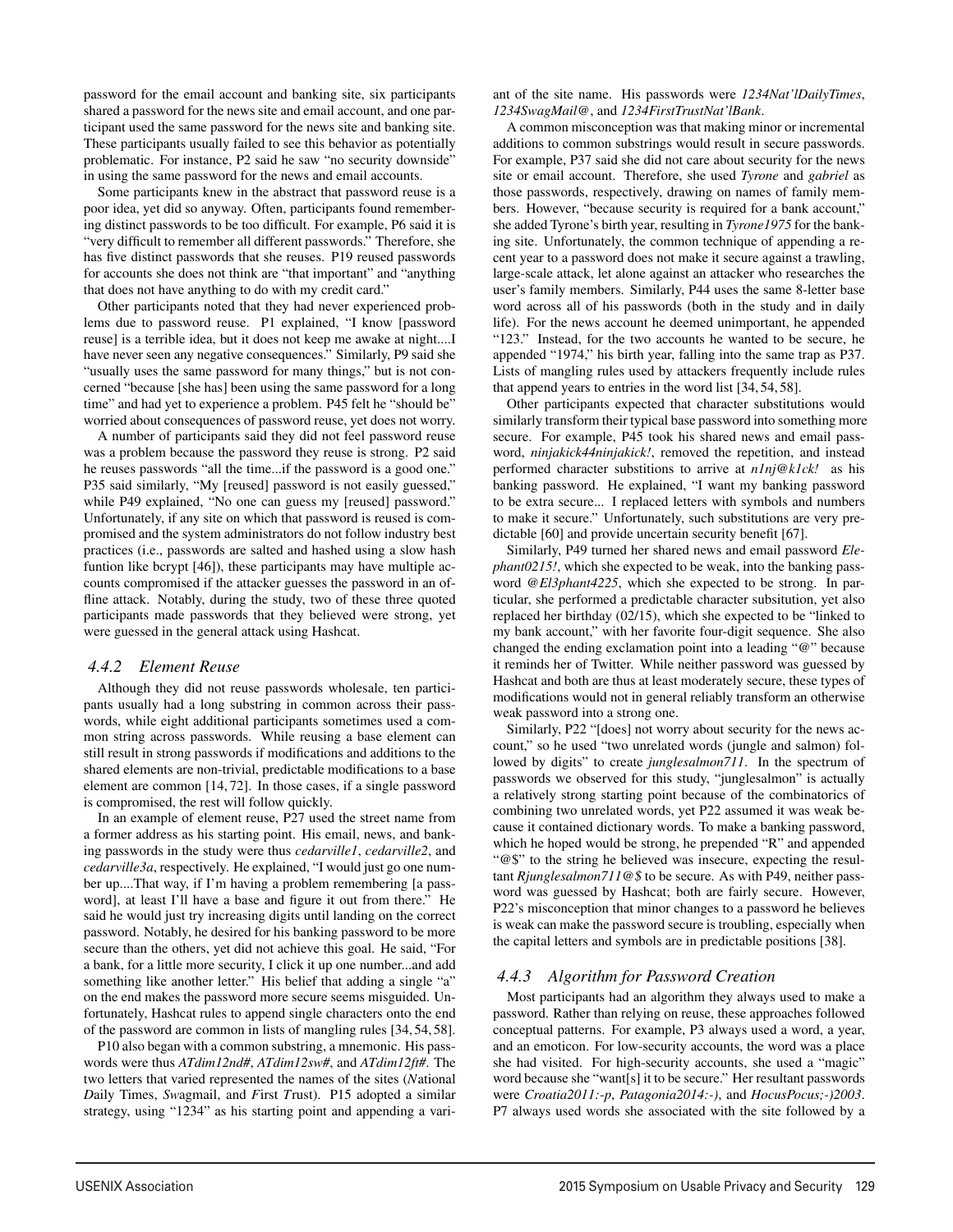single digit and an exclamation point. P19 stuck with a consistent order, "usually one capital, followed by lowercase letters, and a number or symbol."

In some cases, participants unwittingly created some passwords they believed to be strong and others they believed to be weak, yet the supposedly strong passwords were easier to guess. P35 was one such participant. As an English teacher, she liked to use "longer word[s]. It's what teachers expect from students, which is what made me think of it." Her algorithm was to add a digit onto a single long word. Her email and banking passwords, which she expected to be secure, were *Likelihood4* and *Deliberation9*. Both were guessed by Hashcat since "likelihood" and "deliberation" are in attackers' dictionaries, even if not in students' lexicons.

In contrast, she said, "I do not care about the security" for the news site and wanted to write "I journal." Because journaling is associated with newspapers, she said, "I think using a word related to the site would lessen the security." To make the word a little longer, she changed "journal" to "journalistic," resulting in the password *Ijournalistic?8*. This password, intended to be the weakest, was actually the strongest. While the participant associated the phrase "Ijournal" with a news site, this association is far from obvious.

In other cases, participants made passwords of similar strength despite expecting some to be far more secure than others. For example, none of P18's three passwords were guessed by Hashcat, yet she believed her news password was relatively weak and "simple" and her email and banking passwords were "really strong." Her approach to password creation was to pick words of significance to her and to write them in mnemonic form, usually followed by a symbol and some digits. The letters in her news password, *tdVc\$567*, stood for "the da Vinci Code," while the letters in her email password, *Tjks&987*, represented the first names of her "siblings [and dog] in birth order." Her banking password, *\_EmiLt345*, which she deemed to be the strongest, was based on the name of a "friend who lives out of the country," which is why she felt that password was strongest. However, all three passwords were strong; none were guessed by Hashcat.

Most participants said they developed their password-creation algorithm on their own, but 12 participants (24%) had read articles giving advice about creating secure passwords or attended an organizational security-training class. Unfortunately, both types of participants fell victim to misconceptions about security. P36, for example, had attended security training provided by her university and was taught to use phrases in passwords. As a result, in the study, she decided to use *ilove1sttrust!* as the password for the "First Trust National Bank." Although the participant believed this to be a "secure" password because it contained a phrase, "ilove" is a very common substring in passwords, and the name of the site, even slightly modified, is very predictable. The institutional security training, while correct in intent, fell short in helping P36 create secure passwords.

### *4.4.4 Order in Which Elements Are Chosen*

One of the most common password structures when multiple character classes are required is a series of letters followed by a digit and a symbol [70, 71]. P44's approach was common among our participants: "I always put a capital letter at the beginning and numbers at the end."

Our think-aloud protocol let us unpack the order in which participants chose different elements of their passwords. We analyzed the order in which participants discussed each element of their password during its creation. The vast majority of participants first thought of a word, followed by digits and symbols. Their final passwords reflected this order.

8

For example, among passwords for banking accounts, which participants frequently deemed the most valuable, 29 participants created passwords containing letters, digits, and symbols. In 27 of these cases (93%), participants first chose the word they would use. In the remaining two cases, the participant first thought of the digit(s) they would use, followed by the word. Seventeen additional passwords contained letters and digits, but not symbols. For fifteen of these passwords (88%), the participant first chose the word; in only two cases did the participant first choose the number.

The consistency with which participants first chose a word to use, followed by digits and symbols, is particularly notable because for 82% of banking passwords, the order in which participants decided on elements is the order those elements appeared in their final passwords. In essence, the password is built from left to right as participants think of elements. Because passwords that begin with a word and end with digits and symbols are most common, one way to induce users to create stronger passwords might be to encourage them to scramble the elements of their password or, even better, to nestle digits and symbols into the middle of the words.

### *4.4.5 Password Management*

Users' password-management strategies [18, 55] are central to their ability to use distinct, complex passwords for each account. We found that 17 of our 49 participants (35%) simply memorize their passwords without writing them down or storing them anywhere. For these participants, the memorability of the password is of paramount concern. In contrast, only two participants (4%) used a third-party password manager (KeyPass and LastPass, respectively), and only 6 participants (12%) used their browser to store passwords. Consistent with what prior research has shown [55], the remaining participants mixed memorization, writing passwords down, and storing passwords in ad-hoc ways on their computer.

A few participants had other considerations that impacted password creation. Two participants regularly reset their passwords, leading them to care greatly about the security of their email account. P29 uses a "family password" for her bank account to enable her parents to access it. As a result, she wants that password to be memorable to her parents, too.

# 4.5 Strategies and Misconceptions

Finally, we delve into micro-decisions participants made in the course of making a password. We documented micro-decisions through both the think-aloud protocol and the targeted questions in response to participants' behaviors and interview responses. We pay particular attention to participants' misconceptions.

As discussed in Section 3, our qualitative clustering of passwordcreation strategies enabled us to identify 122 distinct behaviors within the context of 25 broader themes. Table 3 presents the 25 broad themes we identified and how many of our 49 participants exhibited behaviors in each of those themes. As our analysis was purely qualitative, these counts should not be interpreted as generalizable to larger populations or comparable statistically. Instead, we provide these to give the reader a better sense of our data.

As shown in Table 3, we evaluated the security impact of each password-creation strategy based on the overall guessability of the passwords that employed that technique, as well as the frequency with which those techniques appear in passwords leaked in major breaches [21,48,60,62]. In some cases, different applications of the same strategy had very different impacts on security—sometimes beneficial and sometimes detrimental. For many passwords, however, the application of a particular strategy itself did not cause either a substantial increase of decrease in security. We do not explicitly call out these neutral impacts in the table.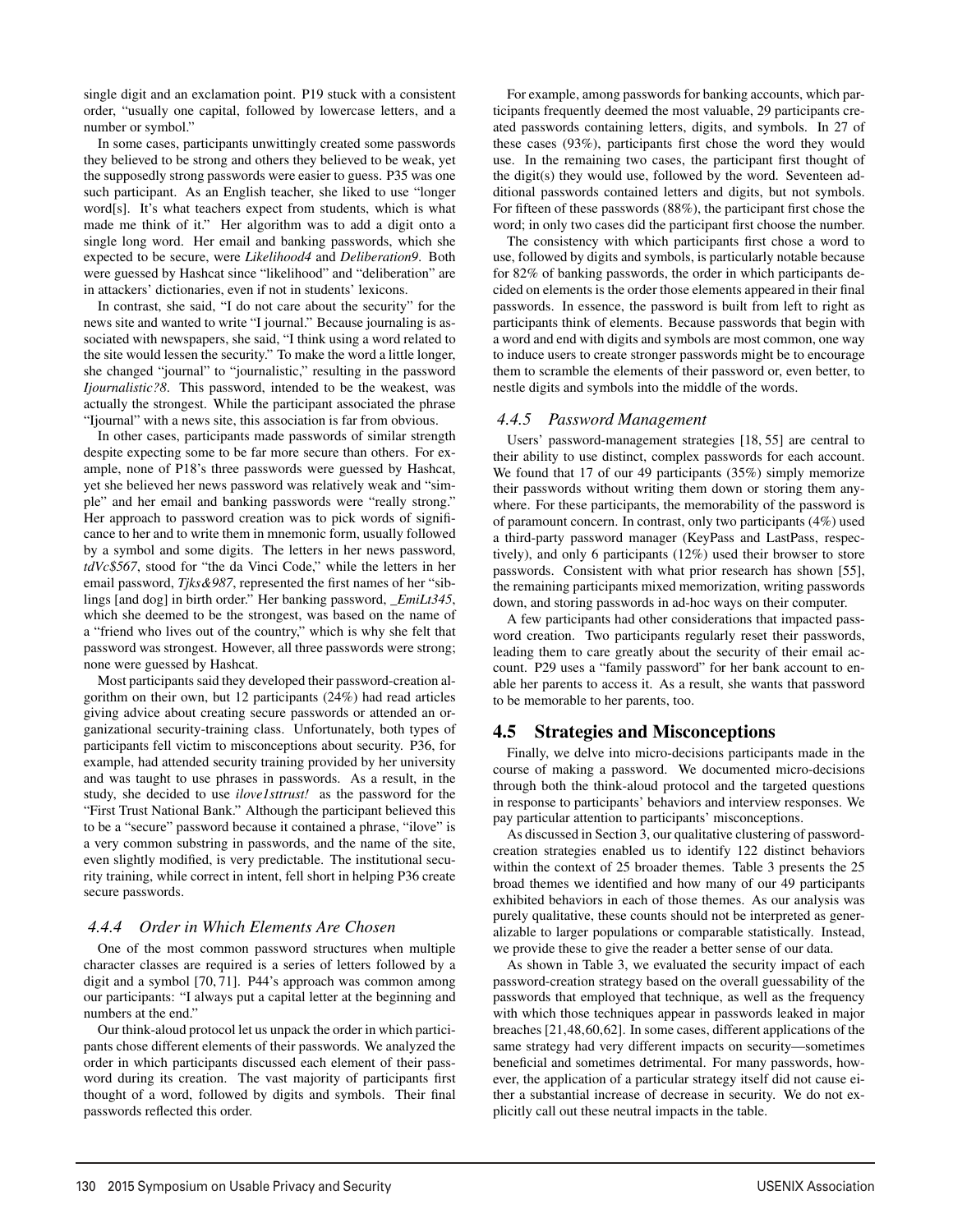Table 3: The categorization of participant strategies that resulted from our qualitative data analysis, along with how many participants (*#*) exhibited that behavior. Check marks denote that we observed instances of that behavior that made a password substantially *more* or *less* secure.

| Categorization                                           | #              | More<br><b>Secure</b> | Less<br><b>Secure</b> |  |  |  |
|----------------------------------------------------------|----------------|-----------------------|-----------------------|--|--|--|
| Choosing words/phrases (Section 4.5.1 and Section 4.5.2) |                |                       |                       |  |  |  |
| Use a phrase                                             | 24             |                       | ✓                     |  |  |  |
| Use keyboard pattern for security                        | 5              |                       | ✓                     |  |  |  |
| Use non-English words for security                       | $\overline{4}$ |                       |                       |  |  |  |
| Use address or geographic location                       | 10             |                       |                       |  |  |  |
| Use names of family, friends, or pets                    | 23             |                       |                       |  |  |  |
| Use information not on social media                      | 5              |                       |                       |  |  |  |
| Use uncommon dictionary word                             | 11             |                       |                       |  |  |  |
| Use word $(s)$ inspired by the website                   | 19             |                       |                       |  |  |  |
| Base element is something participant likes              | 13             |                       |                       |  |  |  |
| Base password on own workplace                           | 5              |                       |                       |  |  |  |
| Base password on pop-culture reference                   | 11             |                       |                       |  |  |  |
| Password structure (Section 4.5.3)                       |                |                       |                       |  |  |  |
| Create mnemonic                                          | 6              |                       |                       |  |  |  |
| Intentionally non-standard capitalization                | 7              |                       |                       |  |  |  |
| Capitalize first letters, following grammar              | 24             |                       |                       |  |  |  |
| Intersperse different character classes                  | 6              |                       |                       |  |  |  |
| Add string of "random" characters                        | 9              |                       |                       |  |  |  |
| Digits and symbols (Section 4.5.4)                       |                |                       |                       |  |  |  |
| Replace letters with digits / symbols                    | 14             |                       |                       |  |  |  |
| Use information from bank card or ID card                | 3              |                       |                       |  |  |  |
| Use date / year significant to self / family             | 17             |                       |                       |  |  |  |
| Other meaningful digits / symbols                        | 24             |                       |                       |  |  |  |
| Add symbol (usually "!") at end                          | 18             |                       |                       |  |  |  |
| Expect symbol (e.g., "&") is hard to guess               | 16             |                       |                       |  |  |  |
| Meeting composition requirements (Section 4.5.5)         |                |                       |                       |  |  |  |
| Aim to make password longer than required                | 13             |                       |                       |  |  |  |
| Explicitly include extra character classes               | 7              |                       |                       |  |  |  |
| Feel any password meeting policy is secure               | 6              |                       |                       |  |  |  |

The 25 broad themes we identified conceptually fit into four even broader approach areas. The first area, detailed further in Sections 4.5.1 and 4.5.2, centers on how participants chose the primary content, often semantically significant, that served as the foundation of the password. Usually after choosing this foundational content, participants imbued the password with additional structure (Section 4.5.3) through capitalization, mixing character classes, and added "randomness." Participants had varied strategies for using digits and symbols (Section 4.5.4) and meeting, or intentionally exceeding, the requirements of a password-composition policy (Section 4.5.5).

### *4.5.1 Choosing Words and Phrases*

Choosing words to form the base element of a password was a crucial step in password creation. Our participants most often chose words based on personal topics (e.g., addresses, names, birthdays), associations to the site, their hobbies, nearby items, past events, keyboard patterns, work, and religion. As P23 explained, "I like to come up with words that mean something to me, something that I like, like the name of my favorite author, or a candy that I like to eat." Other participants used nearby objects for inspiration. For instance, P28 built her password around the product number of a camera on a shelf in our lab. Some participants correctly knew to avoid using their employer's name, their own name, their own birthday, or a single dictionary word. However, beyond these correct conceptions of high-level topics to avoid, participants fell victim to a number of misconceptions.

Many of these misconceptions were related to participants not understanding the automated nature of password-guessing attacks. They knew to avoid personal items about themselves, yet thought names and dates related to family members were fine. P6 structured her password around her name, yet placed a birthday (MMDD) in between her first and last name. She expected "a malicious person will try my birthday and my name, so I will not use my birthday...I will use...my pet dog's birthday." Unfortunately, automated attackers often try all possible birthdays rather than targeting a particular user's birthday [34,58,65]. Similarly, P7 built her password around the name of her dog, "Goldie." She expected "hackers cannot guess [it] because I have no pictures of him on my Facebook account." Although her dog's name is not on Facebook, it is a common pet name, making it a very likely target for attackers [60, 64].

Misunderstandings about attackers also impacted the characteristics participants expected to be secure. For instance, P2 based his password around the Mahavishnu Orchestra, noting that he expected attackers would not be able to guess his password because "this band name is hard to spell." Because automated attackers use wordlists, words being hard to spell makes no difference for the attacker, only for the user. In crafting the password *purplep@nts*, P11 wanted to pick words that were secure, and she picked purple as "a color that is not often used, unlike red or white." Unfortunately, purple is just as common on word lists as are red and white.

Many participants had heard to avoid dictionary words in making passwords. As a result, P26 used the keyboard pattern *1Qazxsw2* as a password she intended to be secure. She said, "For online banking, I try to make my passwords a little more secure, so I like to follow a pattern on a keyboard." Similarly, P23 based the banking password she hoped would be secure around a keyboard pattern, which she mistakenly considered to be "random letters." Keyboard patterns are an easy target for automated attacks [54, 60, 64].

In contrast, other participants had developed approaches to word selection that resulted in much more secure passwords. For the banking website, P39 wanted to base his password around a song that he associates with money, and "the first song that comes to mind is Gold Digger. The phrase would be, 'I ain't saying she's a gold digger."' He transformed this phrase into a mnemonic and added three random characters. P4 similarly based her password, *\$0.02CentShow*, on a music album that she associates with money. She chose to spell "2 cent" as "\$0.02Cent" to be harder to guess. P28 created the complex password *LCiinf3-n*, explaining, "I usually create a sentence and take all the first letters," which is often considered good advice as long as the sentence is unique [36, 49].

Other participants sadly undervalued the importance of choosing unique phrases when constructing a password. P17 chose the common aphorism "be the change" as the basis for one password, yet believed it to be secure because "someone wouldn't think [the phrase] necessarily applies to me." Similarly, P46 used a mnemonic of the famous opening line from *A Tale of Two Cities* ("It was the best of times, it was the worst of times") as the basis for her password. In contrast, P28 securely created a completely unique phrase to describe what was happening while she was creating a password.

A few participants crafted passwords that combined words from multiple languages, which may or may not be a secure strategy based on the languages and words chosen. For example, P6 used a Hawaiian word in her password, expecting its juxtaposition with English to be unpredictable. Other participants created strong passwords by combining unrelated words. P40 unintentionally created a reasonably secure password when he wanted to make a "short and simple" password for his low-value news account. He combined two unrelated words, "tossed in a few symbols," and appended "whooo" in crafting *Squ@shC2ndywhooo*.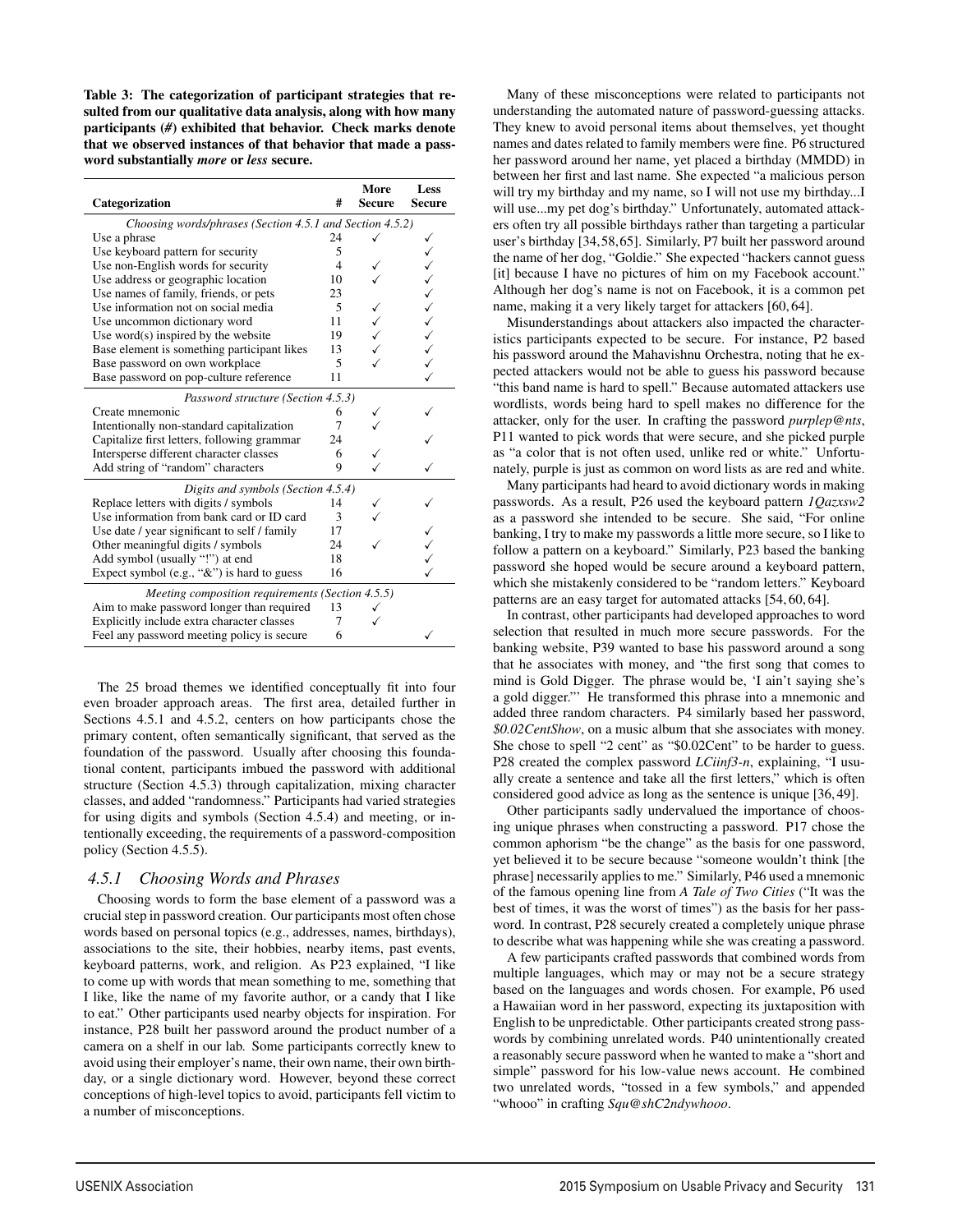### *4.5.2 Deriving Passwords from a Website*

Using the website or service for which they were creating an account as inspiration was participants' second most common strategy after using personal names and dates. We found a sharp dichotomy of secure and very insecure instances of this strategy.

Many participants simply used the name of the site as a core component of their password, making such passwords easy targets for site-specific attacks. For instance, P36 had "heard that, instead of using words and numbers, using a phrase is more secure," so she created the password *Ilove1sttrust!* for the First Trust National Bank. Unfortunately, the name of the site is extremely predictable. Other participants used predictable word associations. For instance, P33 created the password *+Money369*. She used the word money "because it is a bank," and she used an increasing pattern on the number pad to represent an account balance she hoped would also be increasing.

In contrast, other participants used much more distant word associations in crafting far more secure passwords. These participants, like P38, avoided "the name of the service or the type of service because that would be too easy to guess." Many of these participants were inspired not just by the purpose of the site, but also the site's visual design (see Figure 1 in Section 3). For example, P13 said, "I saw the website logo picture and found a brown building on the left. So I used 'left' 'brown' as keywords followed by my favorite number and a symbol that looks like a building" in crafting *LEFTbrown8!* as his news password. Similarly, the news site logo reminded P32 of New York, which itself reminded her of "108." As a result, she created the password *newyorkONE008*, in which she added a 0 and mixed digits and capital letters for security. P39 used creative capitalization and uncommon punctuation to turn the lyrics from the Queen song "The Invisible Man" into a secure password. He chose this song as the basis for a secure email password "because I want the password to be invisible," using a distant association with the goal of the password as inspiration.

### *4.5.3 Capitalization, Punctuation, and Structure*

As they decided how to integrate capital letters and other structures, many participants predictably capitalized the first letter of the password and added a single punctuation mark at the end. While in some cases participants said they did so out of laziness or simply because it is easy to remember, others said that years of schooling had inculcated the idea that capital letters come at the beginning and punctuation comes at the end. For example, P36 ended her password with an exclamation point "because that is how a sentence ends." These participants did not recognize that following the rules of grammar is detrimental to password security [47, 54, 60].

In contrast to the many participants who said they usually capitalize the first letter of passwords, some participants used far more creative approaches. For example, P13 crafted the password *8AX-Ewater<* based on the two items he associated with the job he had 8 years ago. He explained, "The security of an email account is important to me, so I capitalize some words and include a symbol that looks like an axe." The less predictable capitalization and less common symbol made his password stronger. Similarly, P31 knew to structure a password unpredictably, so he capitalized the "E" in *baldErdash49* "to randomize the password for security."

### *4.5.4 Use of Digits and Symbols*

The most common, and most troubling, misconception we observed around the use of digits and symbols is that their inclusion automatically makes a password secure. We hypothesize this misunderstanding stems from advice that strong paswords contain digits and symbols (to increase the space of potential passwords) being misinterpreted as something akin to the assertion that including digits and symbols makes a password secure. Participants with this misunderstanding were well intentioned. For instance, P6 said, "I want to prevent others from predicting passwords, so I want to use all four types of [characters] for my password." Unfortunately, she did so in very predictable ways, with a capital letter at the beginning and a digit and a symbol at the end.

Many participants thought simply adding a symbol at the end of the password made it secure. As P45 said, "I added '!' at the end to make it secure." P34 felt that "usually numbers and a symbol will make the password strong." Therefore, he appended "24!" to each password, which otherwise were just the names of his three siblings. Users must be disabused of the notion that digits and symbols are a silver bullet for password security.

Years were common among participants' passwords. Unfortunately, years and dates are also well represented among top guesses by cracking tools [65]. Most of our participants did not seem to realize how predictable years are. For example, P49 made the password *Its1987* "because [he] was born in [that year]." Similarly, P25 appended "68" onto her full name to create her password because she was born in 1968. Perhaps even more predictably, P36 created the password *IloveNDT2014!* "since it's 2014."

Participants who used dates or years in their passwords commonly seemed to think only about threats from targeted attacks. For instance, P6 explained, "I think a malicious person will try my birthday and my name, so I will not use my birthday itself...I will use family information, such as my sister's birthday or my parents' birthday, or my pet dog's birthday." Compared to using her own birthday, P6's choices would give less of an advantage to an attacker in a user-specific attack, yet would do little to thwart a general attack.

Other choices of digits and symbols were more novel. Some participants used long sequences of digits and symbols that would be hard to predict. For instance, P9 used her student ID number from when she was in high school as the beginning of a password that was not guessed. In many other cases in which the digits or symbols were predictable, other parts of the password contributed enough unpredictability to make the password secure overall. P21 crafted *bAMBANG5\$555*, combining his father's hometown with "5" because it "is a lucky number" and "\$" "because it is a bank account." P42 also used the "dollar sign for money because this is a banking account." Her password, *ilovebillyC\$1*, used the 1 at the end because Billy is her boyfriend and "he's number 1" in her book. A handful of other participants used digits to mirror meta-aspects of thir password. For instance, P46 included "2" in *Lethe+Styx27* because "there are two rivers (Lethe and Styx)" in the password, yet the "7" was random.

### *4.5.5 Meeting Requirements*

10

One aspect where many participants came up short was deciding what to do when they did not meet a length requirement. The aforementioned transformation of "journal" into "journalistic" was a creative and accidentally effective approach of meeting a length requirement. In contrast, many participants simply tacked on a predictable number and symbol. Having decided to associate a piggy bank with the banking website, P8 came up with "pink piggy," yet found it was not long enough. Therefore, she added "1!," which is the most predictable ending for a password [60]. However, such predictable additions to a password have the added benefit of meeting digit and symbol requirements, which is why P2 said he always appends "1@." P49 found that "elephant" was not long enough and she said, "I don't want to choose another word," so she added numbers. This moment in password creation is ripe for a more thought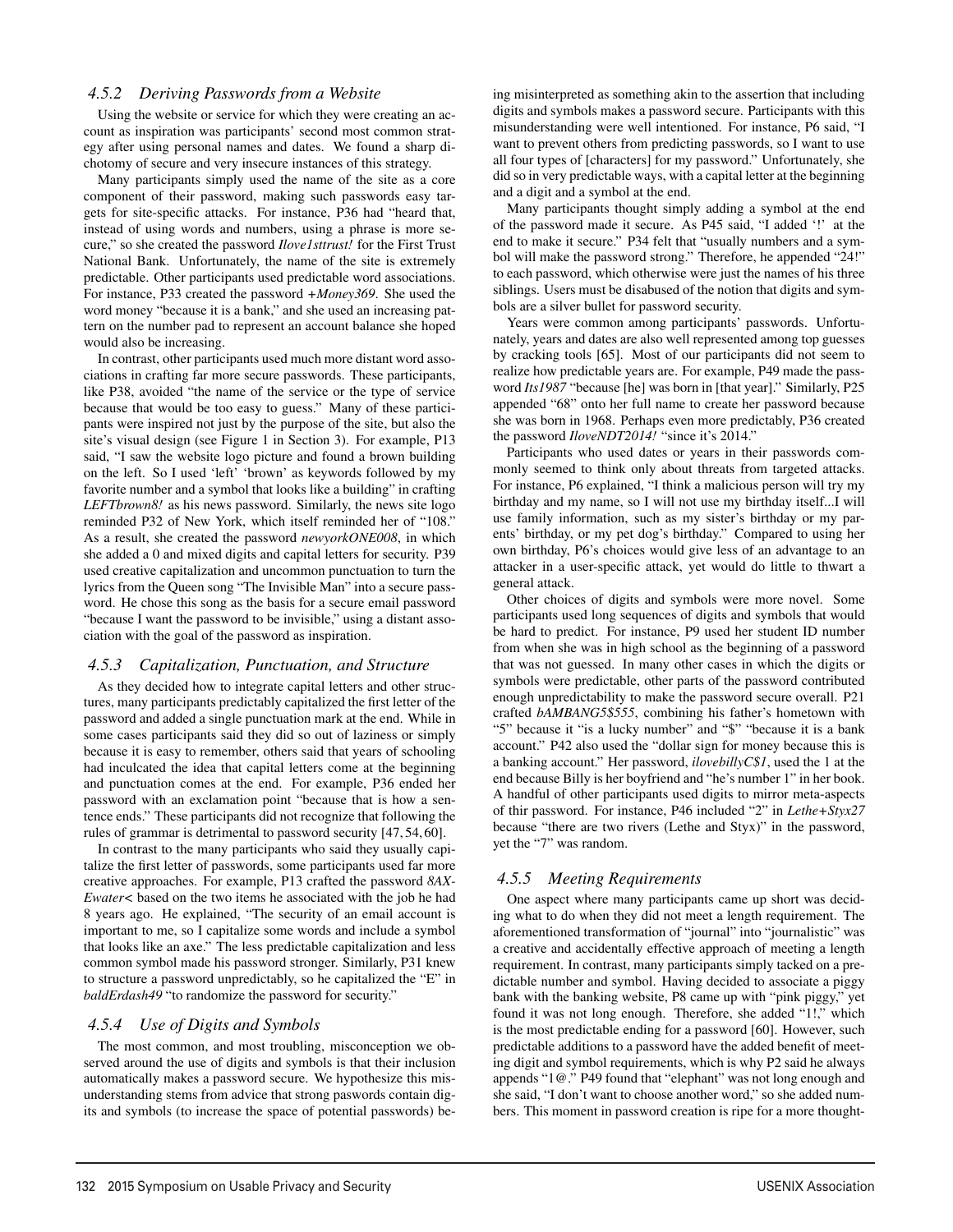ful intervention to help users make more creative, and hence less predictable, micro-decisions.

Other participants did not take full advantage of the tools at their disposal. For example, P1 is one of only two participants to use a password manager browser plugin, yet he reused the same weak password across all three accounts, which he said was typical of his behavior with his real accounts. Because his reused password ends with a three-digit "random number," he uses KeyPass to remember it. Instead, he would be far better served by using KeyPass to generate a unique, much harder to guess password for each account. Similarly, although P14 said that he writes his passwords down, he combined his sister's name and his initials into the password *jennlp1*, which was guessed in the general attack. Because he does not believe he can recall his passwords strictly from memory and thus plans to write the password down, he might be better served by making a less memorable, yet more secure, password.

### 5. DISCUSSION

Our participants' many misconceptions about passwords reveal that we, the community of password researchers and system administrators, are falling short in helping users understand how to make a secure password. We have become accustomed to shaming users for egregiously bad passwords [9, 35, 62]. However, we seem to have overlooked how to help motivated, well-intentioned users understand what precisely distinguishes a good password from a bad password, as well as what exactly they should be concerned about in the greater ecosystem of password security.

As a result, participants' folk models [68] about secure password behaviors often diverged from reality. In this section, we discuss directions for both improving the static advice given to users about password creation and designing interactive, data-driven tools to help users more intuitively understand why certain behaviors are predictable. These approaches aim to correct major misconceptions we identified in our qualitative data and thereby help users create secure passwords when they intend to do so.

# 5.1 Improving Advice About Passwords

We found that most of our participants have a human algorithm for generating their password. Some of these algorithms were generally secure, such as generating unique phrases that the participant associated with a site. In contrast, less secure algorithms often centered on reusing a base string with minor additions across accounts.

Summarizing good and bad behaviors for users can be difficult. We observed both secure and insecure variants of the same conceptal behaviors, and it is hard to capture nuances that distinguish them succintly. For example, participants who developed their password from an obscure song they associate with the website's logo were behaving securely. Those who made phrases like "ilove*SiteName*!" were not behaving securely despite also crafting a phrase related to the website.

### *5.1.1 Promoting Secure Human Algorithms*

Security advice and requirements could focus on helping users develop and accurately judge human algorithms for developing passwords [49] rather than assuming the enforcement of a passwordcomposition policy is sufficient. Password-composition policies often focus on character-class structures [29,33,56], rather than approaches and algorithms. A better approach might be to help users develop abstract approaches for generating passwords and accurately judge whether decisions they make are predictable.

For example, many participants expected that adding a digit or symbol to a password they considered weak would transform it into a secure password. These users seem to have misinterpreted canon-

11

ical advice about including digits and symbols in passwords (on the assumption of increasing the password space) to be sufficient on its own for making a password secure. Abstract advice to "include digits and symbols" should be reworked to specify that these should be included randomly throughout the password. Tacking a digit or symbol onto the end of the password is not enough.

### *5.1.2 Assigning Value to Accounts*

Participants' understanding and opinion of the relative value of accounts seemed surprisingly out of sync with what the security community might recommend. A rational user would make a simple password for all low-value accounts [48], such as accounts on news sites. Users should be reassured that "newspaper123" is actually a perfectly reasonble password for a low-value account; they should save their limited mental capacity for passwords for more important accounts [18,42]. We had expected email accounts, which can often be reused to reset passwords for other accounts, to be considered most valuable, followed by banking accounts. We expected accounts on news sites to be considered low-value. Only two of the 49 participants shared this appraisal, however, whereas 21 participants considered all accounts to be about the same value. Users need more guidance on how to make such value decisions so that they can reserve their effort for high-value accounts.

### *5.1.3 Understanding Threats*

When explaining what makes a password insecure, participants mentioned targeted attacks using their own birthdays, names, addresses, and family members more frequently than attacks on abstract, yet predictable, behaviors. In essence, they were thinking of targeted attacks, rather than large-scale guessing. The community could better explain that both threats should be considered.

Furthermore, participants did not seem to understand automated guessing attacks. For example, the participant who expected that words that are harder to spell are harder for an attacker to guess is likely unaware of the mostly automated attacks [22] that take place when a password database is compromised [5, 9, 43, 57]. Attackers are not typing candidate guesses; they are using word lists. Education efforts might build on Zhang-Kennedy et al.'s infographics helping users understand how password-guessing attacks work [73].

Participants also seemed to misunderstand the impact of password reuse on security. Reuse becomes problematic when an account is compromised and the attacker can then attack a high-value account with the same credentials. Thus, a user should have a set of distinct passwords for each of her handful of high-value accounts, whereas reuse is rational for low-value accounts [18].

# 5.2 Better Data-Driven Feedback

In concert with improved advice, interactive, data-driven tools could help correct users' misconceptions. In essence, data-driven approaches could help a user understand what everyone else does, pointing out the predictability of their own choices in crafting a password through examples.

We consistently observed that participants wanted different security levels for different sites, yet nonetheless crafted passwords of similar objective security or, in a few cases, more secure passwords for their intended lowest-value accounts. Currently, typical password-strength meters tell a user simply that their password is "very weak" or "very strong" based mainly on the password's length and number of character classes [15]. Large jumps in the password-security estimate by typical meters whenever a user adds an additional character class may have even contributed to the misconception that simply adding a digit or symbol to the end of a password greatly increases security. Instead, a data-driven feed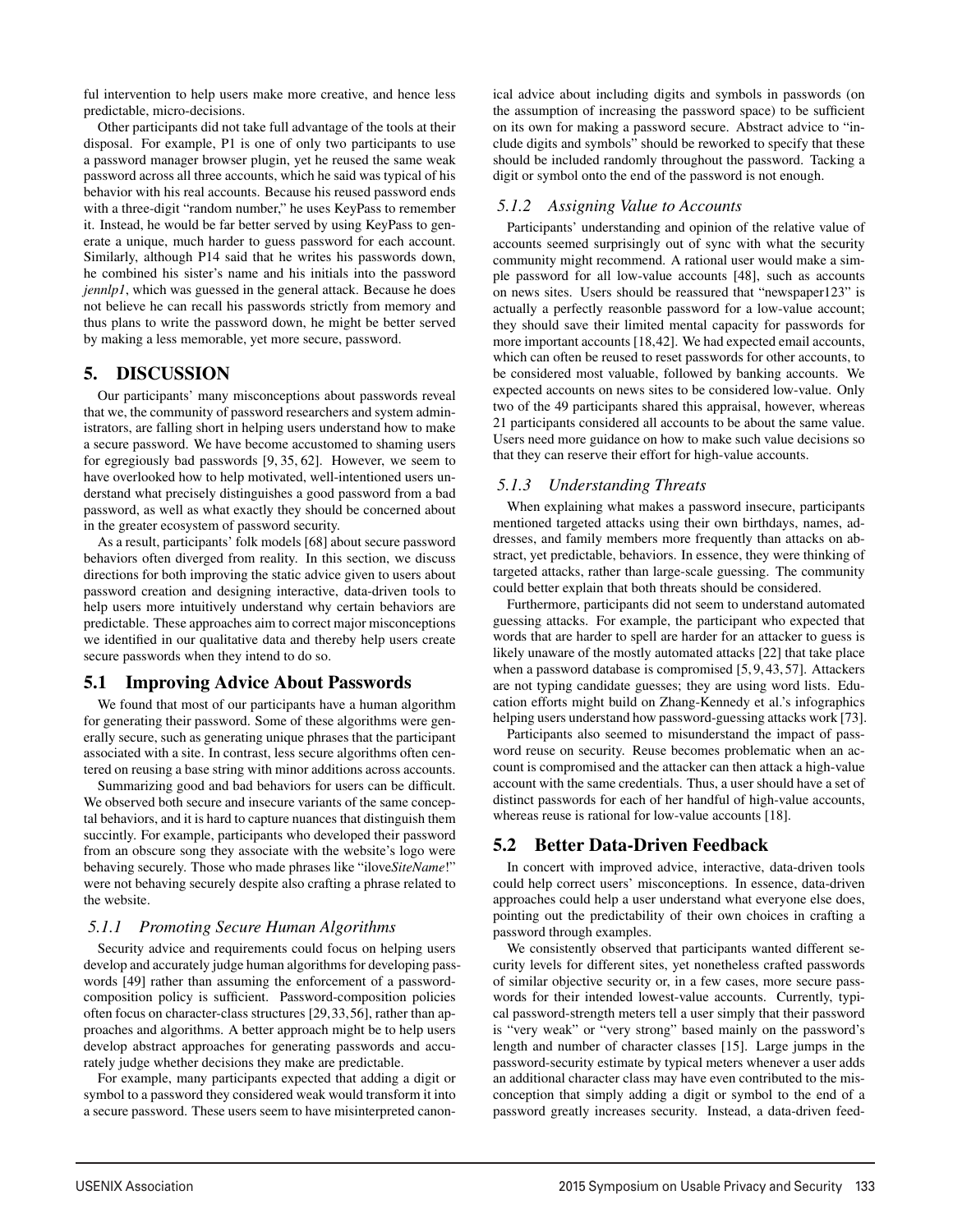back tool could leverage simulations of adversarial password cracking [31] to tell the user how long an attacker would take to guess that password. Similarly, tools could use large data sets of leaked passwords to help the user learn what patterns are predictable [32].

Participants seemed somewhat oblivious to the predictability and ubiquity of certain approaches, such as using a very common phrase as the basis for a password. Contrary to some participants' misconceptions, adding a "1" or "!" to the end of a password does not make it secure, and a famous quote is not a very good starting point for a password. Targeted, data-driven feedback during password creation could point out insecure behaviors that users seemed to think add security, yet might actually make a password weaker. The security misconceptions we note in this paper are a potential first set of detailed insecure behaviors to target. Such a tool could also point out the percentage of other users who employ such behaviors; leaked password sets could be used to bootstrap this tool.

Finally, we belive there is an opportunity for researchers to help users think of their password elements in unpredictable order and thereby craft passwords with less predictable structure. Participants often thought first of a word and then digits and symbols, thereby constructing their password in that (very common) order. One can imagine a tool that builds on prior work on persuasive tools [19] and automatically prompts users to think of password elements in a different order, or even automatically moves digits and symbols into unpredictable areas in the middle of the password.

### 6. CONCLUSION

We have reported on the first qualitative lab study of precisely how users construct passwords step-by-step. We found that many users have algorithms for developing passwords. Some of these algorithms are by and large secure, while others continually lead to passwords that are easy to guess. Many participants aimed to construct passwords of different security levels, yet the passwords they intended to be weak were often comparable to those they desired to be very strong. We also delved into participants' microdecisions in constructing a password, finding numerous secure and insecure sources of inspiration for the words, phrases, digits, and structures they employ to craft a password. Building on participants' decisions and misconceptions, we have outlined directions for improving password guidance and designing data-driven tools to help users craft secure passwords for accounts they care about.

# 7. ACKNOWLEDGMENTS

This research was supported in part by NSF grants DGE-0903659 and CNS-1116776, and by a gift from Microsoft Research. This research was also conducted with government support under and awarded by DoD, Air Force Office of Scientific Research, via the National Defense Science and Engineering Graduate (NDSEG) Fellowship, 32 CFR 168a.

### 8. REFERENCES

- [1] S. V. Acker, D. Hausknecht, W. Joosen, and A. Sabelfeld. Password meters and generators on the web: From large-scale empirical study to getting it right. In *Proc. CODASPY*, 2015.
- [2] A. Adams and M. A. Sasse. Users are not the enemy. *Communications of the ACM*, 42(12):40–46, 1999.
- [3] H. Beyer and K. Holtzblatt. *Contextual Design: Defining Customer-Centered Systems*. Morgan Kaufmann, 1998.
- [4] C. Bhagavatula, B. Ur, K. Iacovino, S. M. Kywe, L. F. Cranor, and M. Savvides. Biometric authentication on iphone

12

and android: Usability, perceptions, and influences on adoption. In *Proc. USEC*, 2015.

- [5] J. Bonneau. The Gawker hack: How a million passwords were lost. *Light Blue Touchpaper* Blog, December 2010. **http://www.lightbluetouchpaper.org/2010/12/ 15/the-gawker-hack-how-a-million-passwordswere-lost/**.
- [6] J. Bonneau. The science of guessing: Analyzing an anonymized corpus of 70 million passwords. In *Proc. IEEE Symposium on Security and Privacy*, 2012.
- [7] J. Bonneau, C. Herley, P. C. van Oorschot, and F. Stajano. The quest to replace passwords: A framework for comparative evaluation of Web authentication schemes. In *Proc. IEEE Symposium on Security and Privacy*, 2012.
- [8] J. Bonneau and E. Shutova. Linguistic properties of multi-word passphrases. In *Proc. USEC*, 2012.
- [9] J. Brodkin. 10 (or so) of the worst passwords exposed by the LinkedIn hack. *Ars Technica*, June 2012.
- [10] W. E. Burr, D. F. Dodson, and W. T. Polk. Electronic authentication guideline. Technical report, NIST, 2006.
- [11] D. Cameron. Apple knew of iCloud security hole 6 months before Celebgate. *The Daily Dot*, September 24 2014. **http://www.dailydot.com/technology/appleicloud-brute-force-attack-march/**.
- [12] C. Castelluccia, M. Dürmuth, and D. Perito. Adaptive password-strength meters from Markov models. In *Proc. NDSS*, 2012.
- [13] S. Chiasson, A. Forget, E. Stobert, P. C. van Oorschot, and R. Biddle. Multiple password interference in text passwords and click-based graphical passwords. In *Proc. CCS*, 2009.
- [14] A. Das, J. Bonneau, M. Caesar, N. Borisov, and X. Wang. The tangled web of password reuse. In *Proc. NDSS*, 2014.
- [15] X. de Carné de Carnavalet and M. Mannan. From very weak to very strong: Analyzing password-strength meters. In *Proc. NDSS*, 2014.
- [16] S. Fahl, M. Harbach, Y. Acar, and M. Smith. On the ecological validity of a password study. In *Proc. SOUPS*, 2013.
- [17] D. Florencio and C. Herley. A large-scale study of web password habits. In *Proc. WWW*, 2007.
- [18] D. Florencio, C. Herley, and P. C. van Oorschot. Password portfolios and the finite-effort user: Sustainably managing large numbers of accounts. In *Proc. USENIX Security*, 2014.
- [19] A. Forget, S. Chiasson, P. C. van Oorschot, and R. Biddle. Improving text passwords through persuasion. In *Proc. SOUPS*, 2008.
- [20] S. Gaw and E. W. Felten. Password management strategies for online accounts. In *Proc. SOUPS*, 2006.
- [21] D. Goodin. Hackers expose 453,000 credentials allegedly taken from Yahoo service. *Ars Technica*, July 2012. **http://arstechnica.com/security/2012/07/ yahoo-service-hacked/**.
- [22] D. Goodin. Why passwords have never been weaker—and crackers have never been stronger. *Ars Technica*, August 2012. **http://arstechnica.com/security/2012/08/ passwords-under-assault/**.
- [23] D. Goodin. Anatomy of a hack: How crackers ransack passwords like "qeadzcwrsfxv1331". *Ars Technica*, 2013. **http://arstechnica.com/security/2013/05/howcrackers-make-minced-meat-out-of-yourpasswords/**.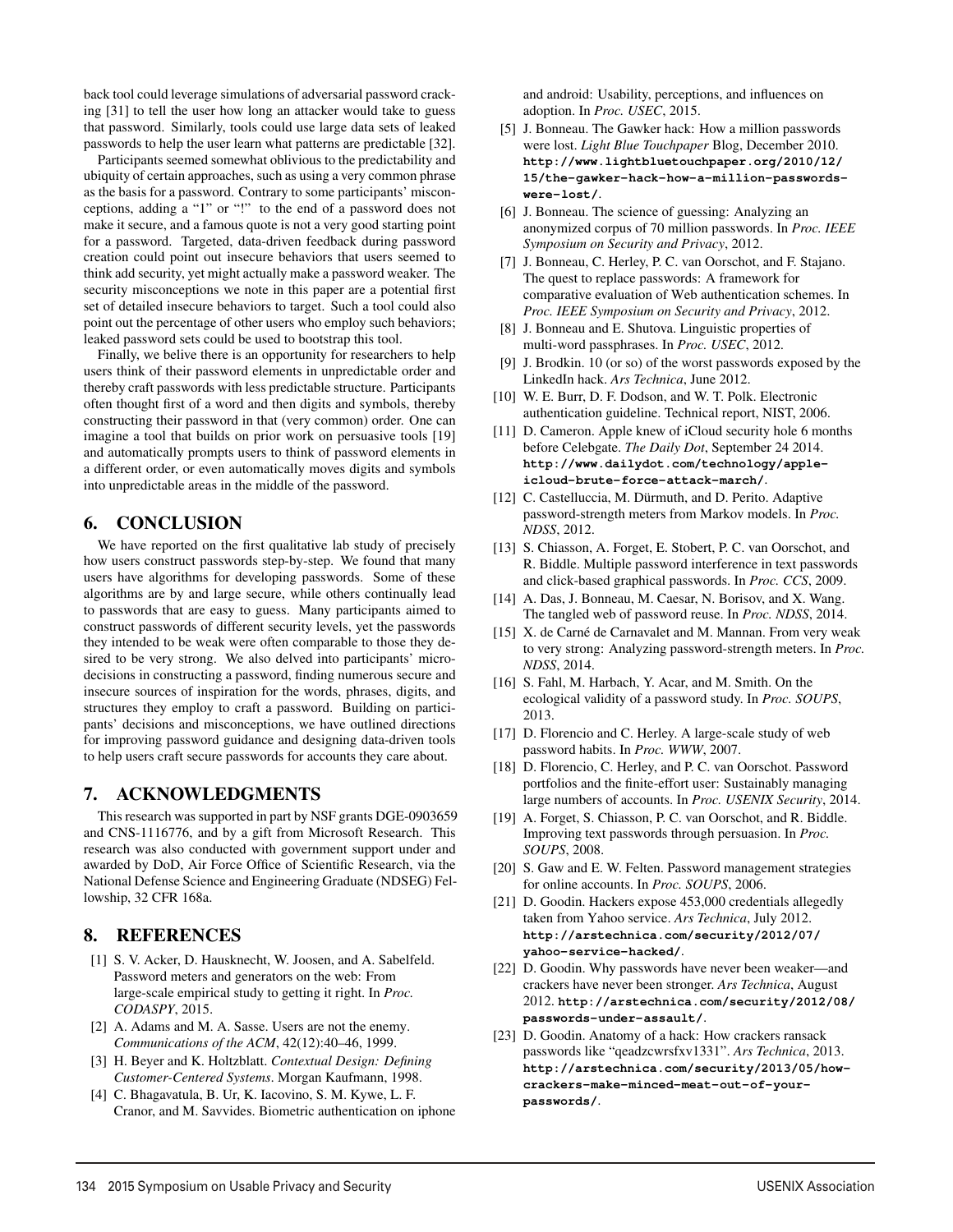- [24] D. Goodin. "thereisnofatebutwhatwemake"-turbo-charged cracking comes to long passwords. *Ars Technica*, August 2013. **http://arstechnica.com/security/2013/08/ thereisnofatebutwhatwemake-turbo-chargedcracking-comes-to-long-passwords/**.
- [25] Google. Web 1T 5-gram version 1, 2006. **http://www.ldc.upenn.edu/Catalog/ CatalogEntry.jsp?catalogId=LDC2006T13**.
- [26] Google. 2-step verification. **https://www.google.com/landing/2step/**, 2015.
- [27] B. Grawemeyer and H. Johnson. Using and managing multiple passwords: A week to a view. *Interacting with Computers*, 23(3), June 2011.
- [28] C. Herley. So long, and no thanks for the externalities: the rational rejection of security advice by users. In *Proc. NSPW*, pages 133–144, 2009.
- [29] P. Inglesant and M. A. Sasse. The true cost of unusable password policies: password use in the wild. In *Proc. CHI*, 2010.
- [30] M. Jakobsson and M. Dhiman. The benefits of understanding passwords. In *Proc. HotSec*, 2012.
- [31] P. G. Kelley, S. Komanduri, M. L. Mazurek, R. Shay, T. Vidas, L. Bauer, N. Christin, L. F. Cranor, and J. Lopez. Guess again (and again and again): Measuring password strength by simulating password-cracking algorithms. In *Proc. IEEE Symposium on Security and Privacy*, May 2012.
- [32] S. Komanduri, R. Shay, L. F. Cranor, C. Herley, and S. Schechter. Telepathwords: Preventing weak passwords by reading users' minds. In *Proc. USENIX Security*, 2014.
- [33] S. Komanduri, R. Shay, P. G. Kelley, M. L. Mazurek, L. Bauer, N. Christin, L. F. Cranor, and S. Egelman. Of passwords and people: Measuring the effect of password-composition policies. In *Proc. CHI*, 2011.
- [34] KoreLogic. "Crack Me If You Can" DEF CON 2010. **http://contest-2010.korelogic.com/rules.html**, 2010.
- [35] L. Kornblatt. When "most popular" isn't a good thing: Worst passwords of the year – and how to fix them. **http://www.splashdata.com/press/PR111121.htm**, November 2011.
- [36] C. Kuo, S. Romanosky, and L. F. Cranor. Human selection of mnemonic phrase-based passwords. In *Proc. SOUPS*, 2006.
- [37] D. Love. Apple on iCloud breach: It's not our fault hackers guessed celebrity passwords. *International Business Times*, September 2 2014. **http://www.ibtimes.com/appleicloud-breach-its-not-our-fault-hackersguessed-celebrity-passwords-1676268**.
- [38] M. L. Mazurek, S. Komanduri, T. Vidas, L. Bauer, N. Christin, L. F. Cranor, P. G. Kelley, R. Shay, and B. Ur. Measuring password guessability for an entire university. In *Proc. CCS*, 2013.
- [39] B. D. Medlin and J. A. Cazier. An empirical investigation: Health care employee passwords and their crack times in relationship to hipaa security standards. *IJHISI*, 2(3), 2007.
- [40] Microsoft. About two-step verification. **http://windows.microsoft.com/enus/windows/two-step-verification-faq**, Accessed 2015.
- [41] D. A. Milman. Death to passwords. ComputerWorld. **http://blogs.computerworld.com/17543/death\_ to\_passwords**, 2010.
- [42] R. Nithyanand and R. Johnson. The password allocation problem: Strategies for reusing passwords effectively. In *Proc. WPES*, 2013.
- [43] N. Perlroth. Adobe hacking attack was bigger than previously thought. *The New York Times Bits Blog*, Oct. 2013. **http://bits.blogs.nytimes.com/2013/10/29/ adobe-online-attack-was-bigger-thanpreviously-thought/**.
- [44] PHDays. "Hash Runner" Positive Hack Days. **http://2013.phdays.com/program/contests/**, 2013.
- [45] R. W. Proctor, M.-C. Lien, K.-P. L. Vu, E. E. Schultz, and G. Salvendy. Improving computer security for authentication of users: Influence of proactive password restrictions. *Behavior Research Methods, Instruments, & Computers*, 34(2):163–169, 2002.
- [46] N. Provos and D. Mazieres. A future-adaptable password scheme. In *Proc. USENIX ATC*, 1999.
- [47] A. Rao, B. Jha, and G. Kini. Effect of grammar on security of long passwords. In *CODASPY*, 2013.
- [48] B. Schneier. MySpace passwords aren't so dumb. **http://www.wired.com/politics/security/ commentary/securitymatters/2006/12/72300**, 2006.
- [49] B. Schneier. Password advice. **www.schneier.com/blog/ archives/2009/08/password\_advice.html**, August 2009, retrieved September 2012.
- [50] SCOWL. Spell checker oriented word lists. **http://wordlist.sourceforge.net**, 2015.
- [51] R. Shay, S. Komanduri, A. L. Durity, P. S. Huh, M. L. Mazurek, S. M. Segreti, B. Ur, L. Bauer, N. Christin, and L. F. Cranor. Can long passwords be secure and usable? In *Proc. CHI*, 2014.
- [52] S. Singh, A. Cabraal, C. Demosthenous, G. Astbrink, and M. Furlong. Password sharing: Implications for security design based on social practice. In *Proc. CHI*, 2007.
- [53] F. Stajano. Pico: No more passwords! In *Proc. SPW*, 2011. [54] J. Steubbe. Hashcat.
- **http://hashcat.net/oclhashcat-plus/**, 2009. [55] E. Stobert and R. Biddle. The password life cycle: User behaviour in managing passwords. In *Proc. SOUPS*, 2014.
- [56] W. C. Summers and E. Bosworth. Password policy: The good, the bad, and the ugly. In *Proc. WISICT*, 2004.
- [57] Trustwave. eHarmony password dump analysis, June 2012. **http://blog.spiderlabs.com/2012/06/eharmonypassword-dump-analysis.html**.
- [58] Trustwave Spiderlabs. SpiderLabs/KoreLogic-Rules. **https://github.com/SpiderLabs/KoreLogic-Rules**, 2012.
- [59] B. Ur, P. G. Kelly, S. Komanduri, J. Lee, M. Maass, M. Mazurek, T. Passaro, R. Shay, T. Vidas, L. Bauer, N. Christin, and L. F. Cranor. How does your password measure up? The effect of strength meters on password creation. In *Proc. USENIX Security*, August 2012.
- [60] B. Ur, S. Komanduri, R. Shay, S. Matsumoto, L. Bauer, N. Christin, L. F. Cranor, P. G. Kelley, M. L. Mazurek, and T. Vidas. Poster: The art of password creation. In *Proc. IEEE Symposium on Security and Privacy*, 2013.
- [61] B. Ur, S. M. Segreti, L. Bauer, N. Christin, L. F. Cranor, S. Komanduri, D. Kurilova, M. L. Mazurek, W. Melicher, and R. Shay. Measuring real-world accuracies and biases in modeling password guessability. In *Proc. USENIX Security*, 2015.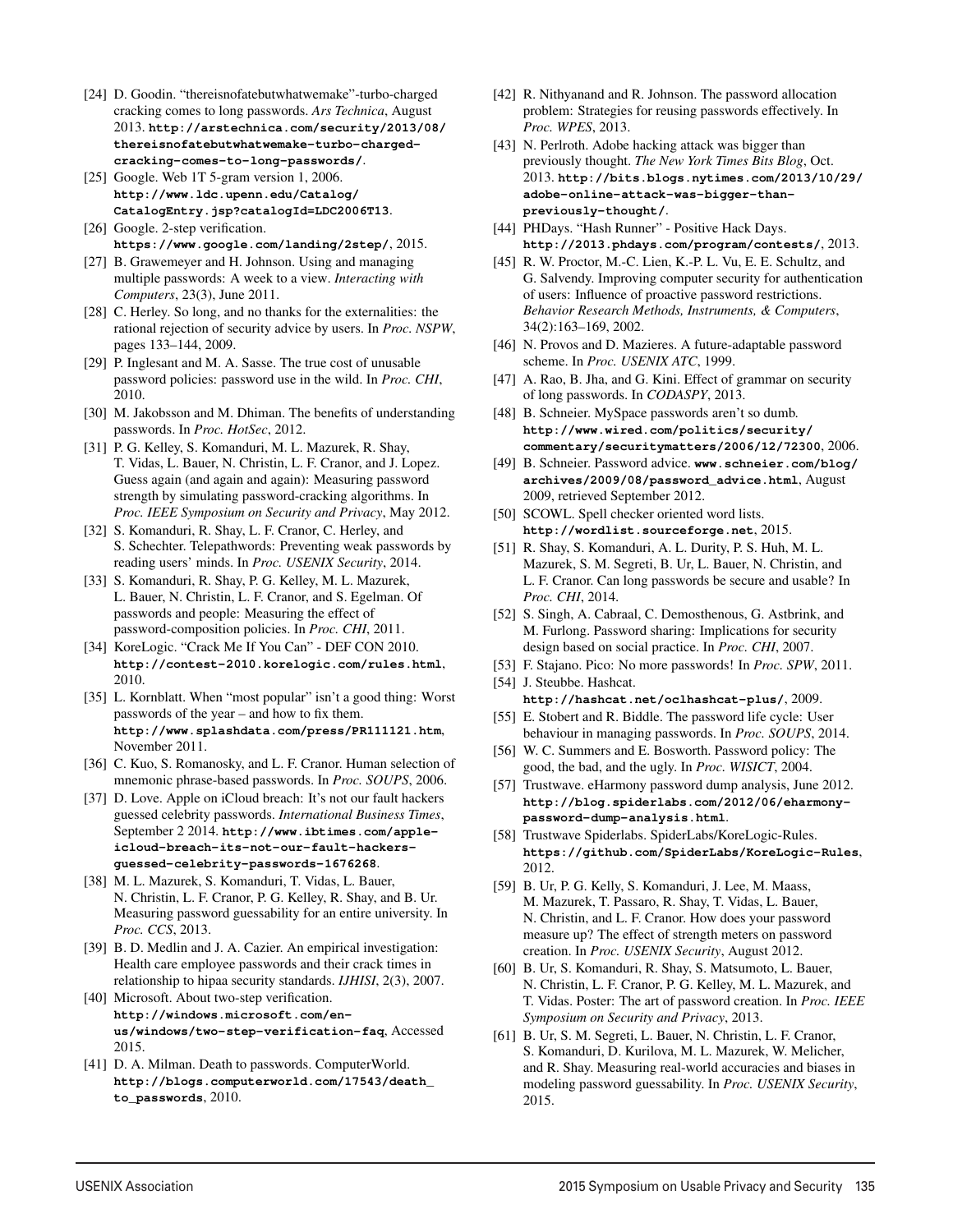- [62] A. Vance. If your password is 123456, just make it HackMe. New York Times, **http://www.nytimes.com/2010/01/ 21/technology/21password.html**, 2010.
- [63] A. Vance, D. Eargle, K. Ouimet, and D. Straub. Enhancing password security through interactive fear appeals: A web-based field experiment. In *Proc. HICSS*, 2013.
- [64] R. Veras, C. Collins, and J. Thorpe. On the semantic patterns of passwords and their security impact. In *Proc. NDSS*, 2014.
- [65] R. Veras, J. Thorpe, and C. Collins. Visualizing semantics in passwords: The role of dates. In *Proc. VizSec*, 2012.
- [66] K.-P. L. Vu, R. W. Proctor, A. Bhargav-Spantzel, B.-L. B. Tai, and J. Cook. Improving password security and memorability to protect personal and organizational information. *IJHCS*, 65(8):744–757, 2007.
- [67] C. Warner. Passwords with simple character substitutions are weak. **http://optimwise.com/passwords-withsimple-character-substitution-are-weak/**, 2010.
- [68] R. Wash. Folk models of home computer security. In *Proc. SOUPS*, 2010.
- [69] M. Weir. The RockYou 32 million password list top 100. **reusablesec.blogspot.com/2009/12/rockyou-32 million-password-list-top.html**, December 2009, retrieved September 2012.
- [70] M. Weir, S. Aggarwal, M. Collins, and H. Stern. Testing metrics for password creation policies by attacking large sets of revealed passwords. In *Proc. CCS*, 2010.
- [71] M. Weir, S. Aggarwal, B. d. Medeiros, and B. Glodek. Password cracking using probabilistic context-free grammars. In *Proc. IEEE Symposium on Security and Privacy*, 2009.
- [72] Y. Zhang, F. Monrose, and M. K. Reiter. The security of modern password expiration: An algorithmic framework and empirical analysis. In *Proc. CCS*, 2010.
- [73] L. Zhang-Kennedy, S. Chiasson, and R. Biddle. Password advice shouldn't be boring: Visualizing password guessing attacks. In *Proc. eCRS*, 2013.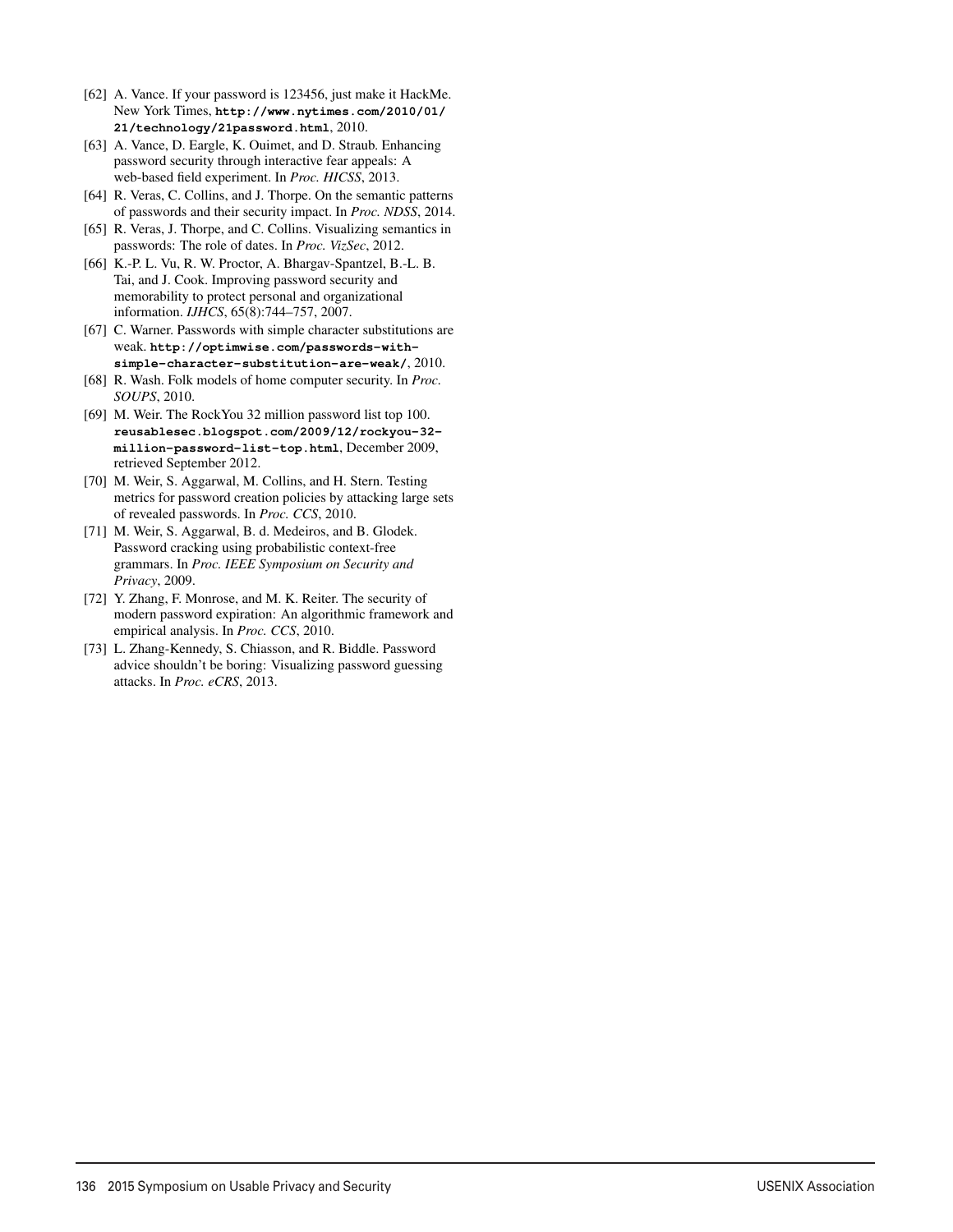# APPENDIX

# A. INTERVIEW SCRIPT

Good {morning, afternoon}. My name is \_\_\_\_\_\_\_ and I will be moderating your interview today. First, I would like you to review this consent form. It contains important information about today's interview. If you consent to the terms and would like to participate in the study, please sign the form and hand it back to me.

Today, we will be asking you questions that relate to how you create passwords. You are free to choose not to answer any questions, and to stop the interview at any point if you feel uncomfortable. We will ask you to create new passwords as if you were creating them for certain services. Please note that we will not ask you to tell us your passwords you use for the services you are currently signed up for in your real life. We greatly value your honest and candid responses.

Later in this session, we would like to make an audio recording of this session. This recording will only be used for the purposes of this study and will only be accessible to the researchers. Do you consent to having this session audio recorded?

First, I would like to ask you about yourself.

### **Demographics**

- 1. How old are you?
- 2. What is your nationality?
- 3. What is your gender?
- 4. What is your occupation?
- 5. (If relevant from the answer to the previous question) What is your {role, expertise, major} in your occupation?
- 6. What is the highest level of education that you have completed?
- 7. Please rate your computer skills and knowledge from 1 to 5, with 1 being the lowest and 5 being the highest?
- 8. For how many hours a day on average do you use the Internet?
- 9. Do you use your own computer, or a shared computer, when using the Internet?
- 10. What kind of computer devices do you use? (PC, smart phone, tablet, etc.)
- 11. (If answer to the question 10 includes a smart phone) What kind of smart phone do you use?

Now, let me start recording audio.

- 12. What is the purpose of using the Internet on your device(s)? What kinds of websites do you visit?
- 13. (If the participant has multiple devices) When using the Internet, do you use all the devices for the same purposes at the similar frequency, or do you use them differently?
- 14. (If the answer to the question 13 is "differently") Why do you use those devices differently when using the Internet? Do you think one device is more secure than others? Other reasons?
- 15. Do you need to type in a password for any of the Internet services on your device(s)?
- 16. What kind of Internet services have you signed up for?

### Password Creation

Thank you. Now, I am going to ask you to create new passwords for 3 different types of services.

You will be asked to type the passwords in the password field on the computer. While creating the passwords, we will ask you to "think aloud" to help us understand what your password-creation strategy is.

Please listen carefully to the example of "thinking aloud" I am going to give you, and please follow the same method when you create new passwords.

I am thinking aloud to design an anti-drunk driving bumper sticker as an example. Now let's see.., I'll start with the colors I will be using. One of the colors I will use is red because it symbolizes both warning and blood. I thought of blood because drunk driving may cause accidents that involve injuries or deaths. And for the design... hmm, well, I want to use something like the no-smoking sign, that is, a red circle with backslash, and... let's place something that represents alcohol behind it.... say, a beer bottle, because it is very straightforward at a glance. And having a beer bottle placed behind a red circle with the backslash would be, uh, pretty easy to understand that it means alcohol beverages are prohibited. Hmm, actually, should I use a can or bottle? Um, I think I will stick with a beer bottle, because a beer can may look like a soda can. Hmm, and the background color should be definitely white because it would make the symbol stand out more. I will also put "Don't drink and drive" on the right hand side of the symbol using a big font, uhh, probably in green because it is an opposite color to red, so along with the red symbol, I think it will make the sticker look really striking. Oh, and I will put an exclamation mark at the end of the sentence, because it would give us impression of urgency and importance.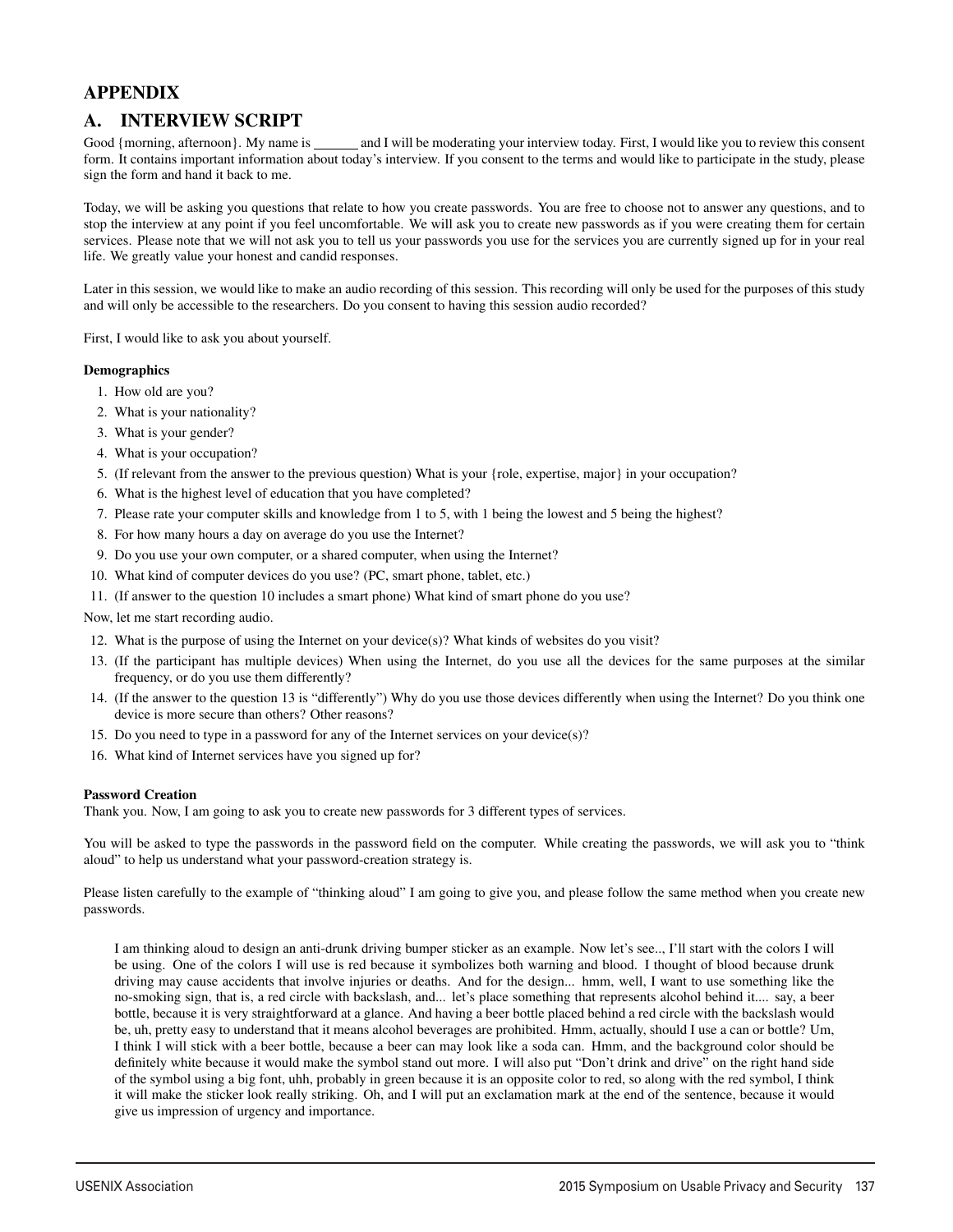Now, we are going to ask you to use the same thinking-aloud process when you create passwords. Again, please do not use the same passwords you are currently using for any of your real accounts. Please pretend that you are actually creating new passwords to sign up for new services, and remember to say aloud what exactly you are thinking when doing so. Please create a password in the same way you would if this were your real password and you need to use those passwords again to log in to the account you sign up for. In addition, please take the steps you would normally take to remember your password and protect this password as you normally would protect the password for this type of account. For example, if you normally write down this type of password, you should go ahead and do that. Please behave as you would if this were your real password! After you finish creating your passwords for this study, we're going to have you do some tasks to clear your mind, and then we're going to have you try to log in again using the password you created. So keep that in mind as you create your password. Please also explain the reason for choosing a certain words or characters, for example, please say "I will choose 1 as a numerical character because it is easy to remember," instead of just "I will choose 1 as a numerical character." Also please note that I may ask you for a clarification for the reason you chose certain words or characters.

You are asked to create 3 passwords for different type of services and those are free news subscription, email, and online banking services. All of your passwords must follow a certain composition rule.

You will be asked to create your new passwords starting at the next step, but please do not start typing a password until I ask you to do so.

Please click continue.

#### *Password for of News/Email/Bank*

Now, please pretend that you are creating a new password to {log into a free newspaper website such as NY Times, CNN, etc. | sign up for an email account such as Gmail, Hotmail, etc. | sign up for an online banking service}. Again, while creating password, say aloud exactly what you are thinking, as in the example I gave you. Please do not click continue until I ask you to do so. Please use the computer and start typing in the password you create as you explain your thinking process.

#### *After confirming the thinking aloud process*

Thank you. Please click continue and do not start typing until I ask you to do so.

#### *Password for News/Email/Bank*

Now, please pretend that you are creating a new password to {log into a free newspaper website such as NY Times, CNN, etc. | sign up for an email account such as Gmail, Hotmail, etc. | sign up for an online banking service}. Again, while creating password, say aloud exactly what you are thinking, as in the example I gave you. Please do not click continue until I ask you to do so. Please use the computer and start typing in the password you create as you explain your thinking process.

#### *After confirming the thinking aloud process*

Thank you. Please click continue and do not start typing until I ask you to do so.

#### *Password for News/Email/Bank*

Now, please pretend that you are creating a new password to {log into a free newspaper website such as NY Times, CNN, etc. | sign up for an email account such as Gmail, Hotmail, etc. | sign up for an online banking service}. Again, while creating password, say aloud exactly what you are thinking, as in the example I gave you. Please do not click continue until I ask you to do so. Please use the computer and start typing in the password you create as you explain your thinking process.

#### *After confirming the thinking aloud process*

Thank you. Please click continue and please do not click anything until I ask you to do so.

Now, please answer a few additional questions related to your password-creation strategy.

- 17. What is the first thing on your mind that comes up when creating a password? (If clarification requested: Is it a digit, keyword, something that associates the type of services, or something else?)
- 18. How do you pick your keywords? Are they related to your hobbies, what you find in your room, or something else?
- 19. Could you tell me what process you go through to select what you use for your passwords? (If clarification requested: For example, you can say "First, I pick up a favorite song, and then a songwriter. Then I choose a number associated with the song like a released year," etc.)

16

20. What aspect of your password do you think make the password harder to crack?

### Password Challenges

- 21. As far as you know, have any of your Internet service account passwords been stolen or leaked?
- 22. (If answer to the question 21 is yes) Did it cause you to change anything about the way you create passwords? How?
- 23. Was your password creation strategy in our study today different from the way you create passwords normally?
- 24. (If the answer to the question 23 is yes) How different was it, and why?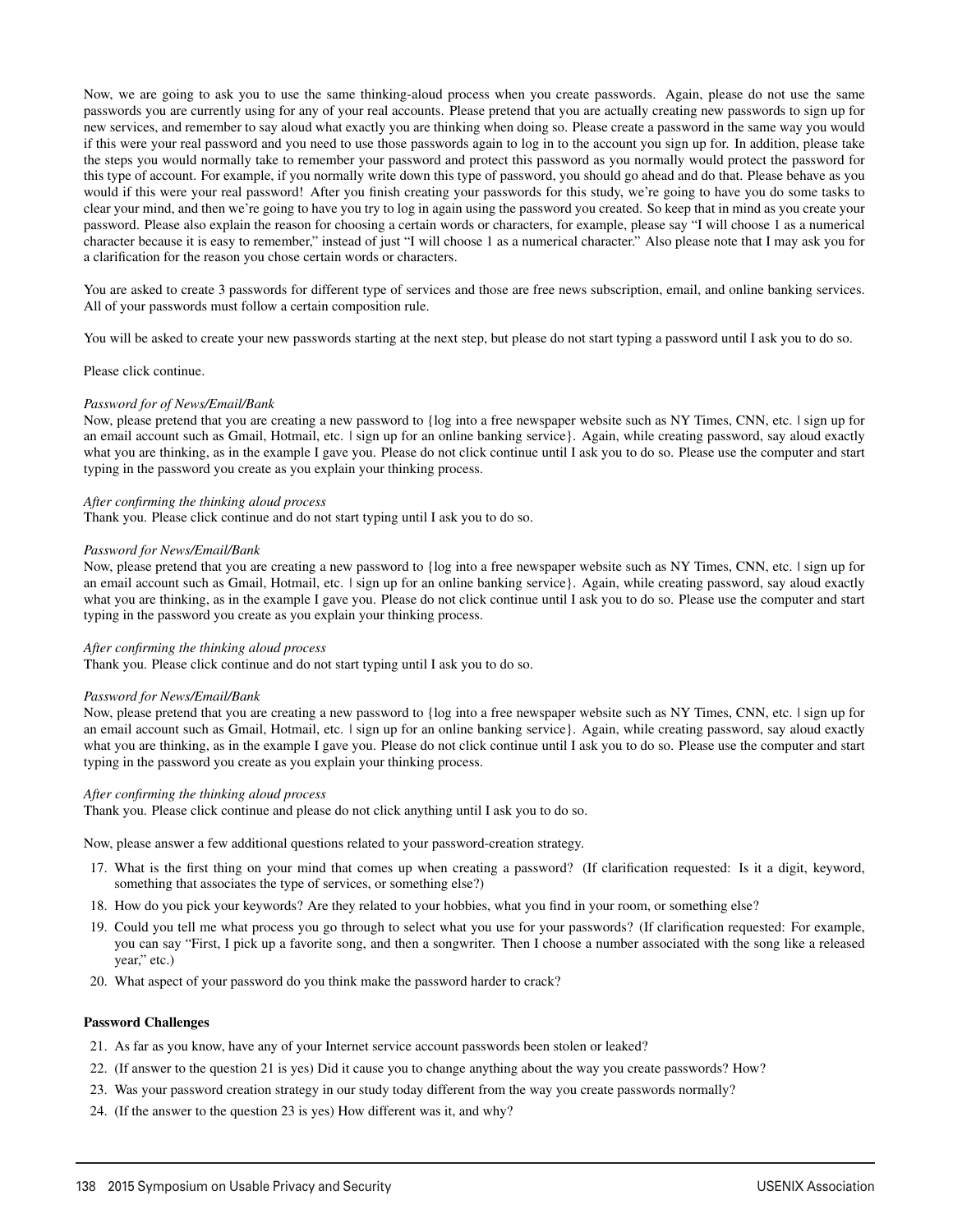- 25. When was the last time you created a new password before the study? You may answer by rough estimate.
- 26. What strategy did you use to create the password you created last time? Was it different from the one you used today?
- 27. How did you come up with the strategy you used today (and you use normally)?
- 28. (If the passwords contain a number or symbol) How did you come up with the number/symbol you used today?
- 29. Have you ever reused any of your passwords exactly as they are before?
- 30. Why? / Why not?
- 31. Have you ever reused a part of any of your passwords before?
- 32. Why? / Why not?
- 33. (If the answer to question 29 or 31 is yes) Do you reuse your passwords rarely, always, often or only occasionally?
- 34. (If the answer to question 29 or 31 is yes) When are you likely to reuse your password and why?
- 35. (If the answer to question 29 or 31 is yes) When are you not likely to reuse your password and why?
- 36. (If the answer to the question 31 is yes) Would you explain how you modify existing password for reuse?
- 37. Are you concerned about the security of reusing passwords?
- 38. (If the answers to both question 29 or 31 and 37 are yes) Then why did you reuse your passwords?
- 39. Some passwords are required to be changed periodically, like every 90 days. Have you changed a password for an existing account because you are required to change it periodically? If yes, what was the strategy you used to change the password? Did you create a whole new password or modify the old password?

### Thank you.

### *Distraction Task*

Now, I am going to ask you to do some simple task. This task is not related to passwords, so you can relax and take your time to finish it. Please count backwards from 100 in sevens, that is, starting from 100, subtract 7 from each number you say, like 100, 93, and so on.

Now, recall you created 3 new passwords during the first session. You will be asked to enter the passwords you created to see if you remember them correctly. For this session, please think aloud again to help me understand how you are remembering your password. Please note that the type of service shown on the screen may be in a different order from the one you saw when you created your passwords.

You can click the continue button on the screen to start entering the password. You are allowed to make up to 5 attempts per password.

### *Remembering {News/Email/Bank} Password*

Please enter the password you created for the {News/Email/Bank} account, and while doing so, please think aloud again how you are remembering your password. Please click continue to see if you remembered it correctly or not.

40. If they did not remember the password in 5 times: Why do you think you had a problem remembering the password?

### *Remembering {News/Email/Bank} Password*

Please enter the password you created for the {News/Email/Bank} account, and while doing so, please think aloud again how you are remembering your password. Please click continue to see if you remembered it correctly or not.

41. If they did not remember the password in 5 times: Why do you think you had a problem remembering the password?

### *Remembering {News/Email/Bank} Password*

Please enter the password you created for the {News/Email/Bank} account, and while doing so, please think aloud again how you are remembering your password. Please click continue to see if you remembered it correctly or not.

- 42. If they did not remember the password in 5 times: Why do you think you had a problem remembering the password?
- 43. How do you usually remember your passwords? Do you store it electronically, such as using a password manager, or write it down on paper?
- 44. (If the answer to 43 is electronically) Which tool do you use to store passwords?
- 45. (If the answer to 43 is paper) Where do you write it down? Do you look at it every time you have to enter it or do you try to to remember it first?
- 46. How hard do you think it would be for your friends or family to guess your password? If a cybercriminal were to compile a list of the most common passwords, do you think your password would be on it? What if that list was compiled by the government?
- 47. Is there anything else about password creation strategy you used you think is useful for us to know about how you create passwords?